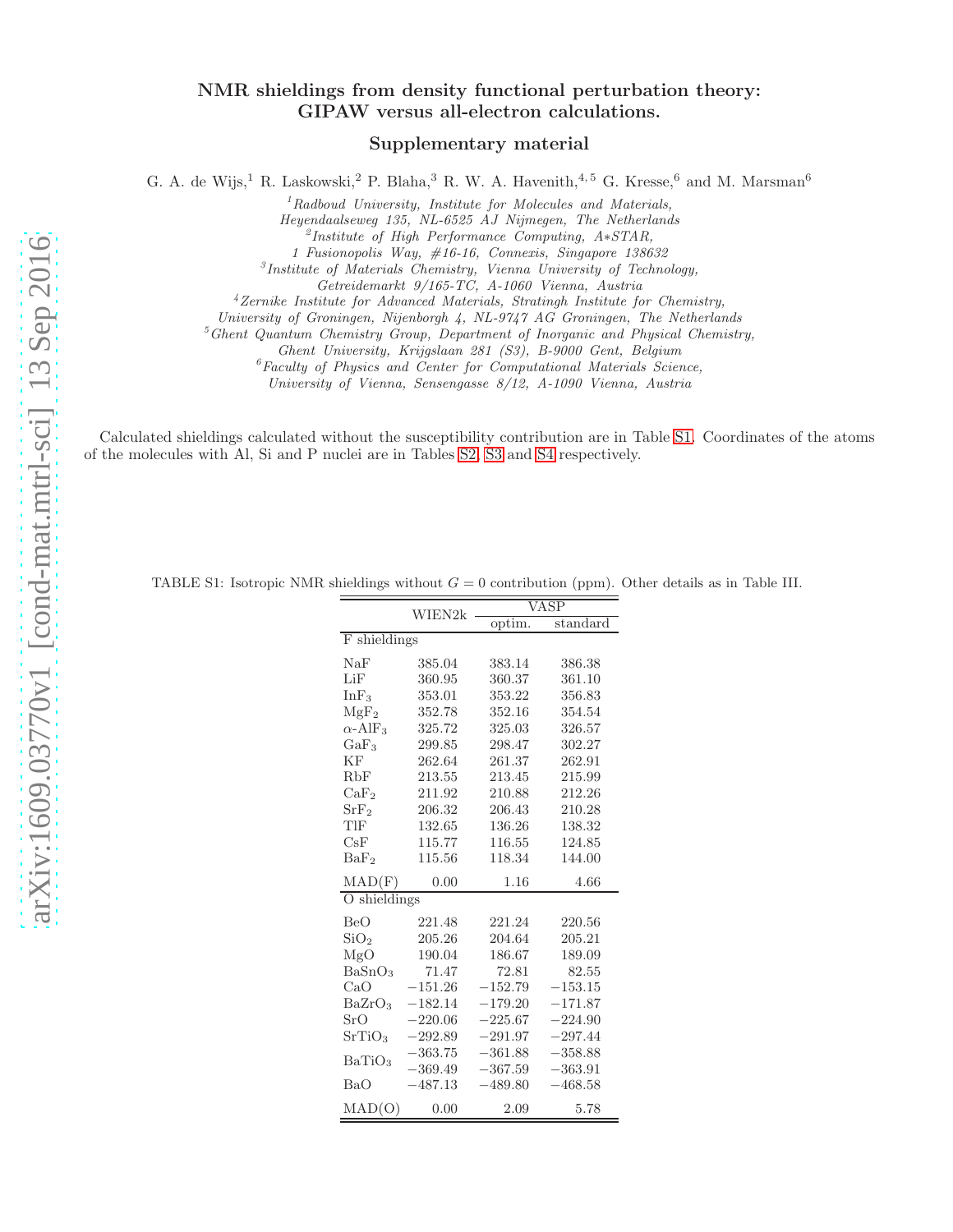TABLE S2: Atomic positions for molecules containing Al nuclei.

|                        |    | x(A)        | y(A)        | z(A)        |
|------------------------|----|-------------|-------------|-------------|
| $[AlH_4]$ <sup>-</sup> | Al | 3.499929    | 3.499929    | 3.147370    |
|                        | H  | 4.434678    | 2.565180    | 2.189269    |
|                        | H  | 2.565180    | 2.565180    | 4.105461    |
|                        | H  | 2.565180    | 4.434678    | 2.189269    |
|                        | H  | 4.434678    | 4.434678    | 4.105461    |
| $[\text{AlH}_4]^-$     | Al | 3.538681    | 2.270439    | 5.289092    |
|                        | H  | 2.224501    | 3.237801    | 5.289092    |
|                        | H  | 4.852860    | 3.237801    | 5.289092    |
|                        | H  | 3.538681    | 1.287091    | 3.994212    |
|                        | H  | 3.538681    | 1.287091    | 6.583967    |
| $[AlH_4]^-$            | Al | 3.367010    | 3.166802    | 2.160921    |
|                        | H  | 3.367010    | 3.378023    | .546772     |
|                        | H  | 2.071760    | 3.912999    | 2.824731    |
|                        | H  | 4.662261    | 3.912999    | 2.824731    |
|                        | H  | 3.367010    | 1.583859    | 2.505351    |
| $[\text{AlH}_4]^-$     | Al | 6.431564    | 2.961089    | 3.727782    |
|                        | H  | 7.537068    | 2.325728    | 4.763868    |
|                        | H  | 5.326061    | 3.596451    | 4.763868    |
|                        | H  | 7.133835    | 4.109440    | 2.835542    |
|                        | H  | 5.729294    | 1.812738    | 2.835542    |
| $\rm Al_2H_6$          | Al | 1.290911    | .000000     | .000000     |
|                        | Al | $-1.290911$ | .000000     | .000000     |
|                        | H  | .000000     | .000000     | 1.160480    |
|                        | H  | .000000     | .000000     | $-1.160480$ |
|                        | H  | 1.971661    | 1.430667    | .000000     |
|                        | H  | 1.971661    | $-1.430667$ | .000000     |
|                        | H  | $-1.971661$ | 1.430667    | .000000     |
|                        | H  | $-1.971661$ | $-1.430667$ | .000000     |
| $\text{AlH}_3$         | Al | .000000     | .000000     | .000000     |
|                        | H  | .000000     | 1.579020    | .000000     |
|                        | H  | 1.367472    | $-.789511$  | .000000     |
|                        | H  | $-1.367472$ | $-.789511$  | .000000     |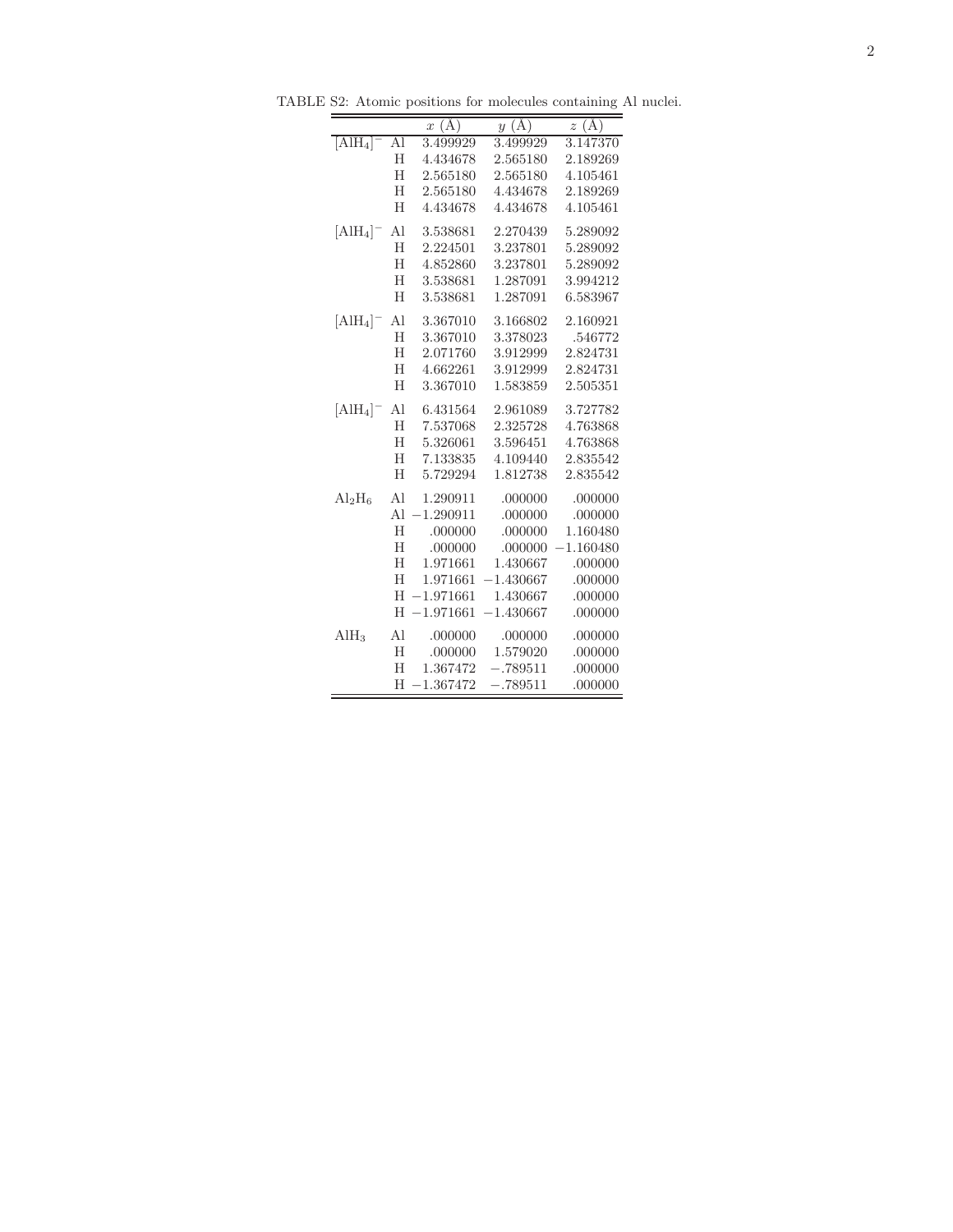TABLE S3: Atomic positions for molecules containing Si nuclei.

|                                   |    | $x(\AA)$    | y(A)        | $z(\AA)$               |
|-----------------------------------|----|-------------|-------------|------------------------|
| Si <sub>2</sub> H <sub>6</sub> Si |    | .000000     | .000000     | 1.174799               |
|                                   | Si | .000000     | .000000     | $-1.174799$            |
|                                   | H  | .000000     | 1.389598    | 1.691101               |
|                                   | H  | $-1.203401$ | $-.694799$  | 1.691101               |
|                                   | H  | 1.203401    |             | $-.694799$ 1.691101    |
|                                   | H  | .000000     |             | $-1.389598 - 1.691101$ |
|                                   | H  | $-1.203401$ | .694799     | $-1.691101$            |
|                                   | H  | 1.203401    | .694799     | $-1.691101$            |
| SiH <sub>4</sub>                  | Si | .000000     | .000000     | .000000                |
|                                   | H  | .861738     | $-.861738$  | .861738                |
|                                   | H  | $-.861738$  | .861738     | .861738                |
|                                   | H  | $-.861738$  | $-.861738$  | $-.861738$             |
|                                   | H  | .861738     | .861738     | .861738                |
| Si <sub>2</sub> H <sub>4</sub> Si |    | 1.052200    | .000000     | .217920                |
|                                   | Si | $-1.052200$ | .000000     | $-.217920$             |
|                                   | H  | 1.838784    | 1.244259    | $-.026953$             |
|                                   | H  | 1.838784    | $-1.244259$ | $-.026953$             |
|                                   | H  | $-1.838784$ | 1.244259    | .026953                |
|                                   | H  | $-1.838784$ | $-1.244259$ | .026953                |
| SiH <sub>2</sub>                  | Si | .000000     | .000000     | .132600                |
|                                   | H  | .000000     | 1.091200    | $-.928097$             |
|                                   | Η  | .000000     | $-1.091200$ | $-.928097$             |

TABLE S4: Atomic positions for molecules containing P nuclei.

|                  |                | x(A)        | $y(\mathbf{A})$      | $\overline{z(A)}$ |
|------------------|----------------|-------------|----------------------|-------------------|
| $\overline{P_4}$ | P              | .772319     | .772319              | .772319           |
|                  | $\mathsf{P}$   | $-.772319$  | $-.772319$           | .772319           |
|                  | Ρ              | $-.772319$  | .772319              | $-.772319$        |
|                  | $\mathbf{P}$   | .772319     | $-.772319$           | $-.772319$        |
| $PH_3$           | $\mathbf P$    | .000000     | .000000              | .000000           |
|                  | H              | .945009     | .508249              | .945009           |
|                  | H              | .945009     | $-.945009$           | $-.508249$        |
|                  | H              | $-.508249$  | $-.945009$           | .945009           |
| $P_2H_4$         | $\mathsf{P}$   | .000000     | 1.119312             | $-.085740$        |
|                  | $\mathbf{P}$   | .000000     | $-1.119312$          | $-.085740$        |
|                  | H              | $-.191443$  | 1.364852             | 1.296710          |
|                  | H              | 1.409764    | 1.237215             | $-.010603$        |
|                  | H              | .191443     | $-1.364852$          | 1.296710          |
|                  | H              | $-1.409764$ | $-1.237215$          | $-.010603$        |
| $H_3PO_4$        | Ρ              | .000000     | .000000              | .000000           |
|                  | $\Omega$       | $-.706579$  | 1.156170             | $-.569987$        |
|                  | О              | $-.893018$  | $-.897538$           | 1.007560          |
|                  | $\overline{O}$ |             | $.581529 - 1.121920$ | $-.991408$        |
|                  | O              | 1.325710    | .392790              | .804032           |
|                  | H              | $-.069470$  | $-1.407680$          | $-1.657030$       |
|                  | H              | $-1.593160$ | $-.358900$           | 1.418850          |
|                  | H              | 1.824050    | $-.371290$           | 1.145860          |
| $PF_3$           | $\mathsf{P}$   | .000000     | .000000              | .000000           |
|                  | $_{\rm F}$     | .000000     | 1.370150             | $-.790302$        |
|                  | $\mathbf{F}$   | 1.187690    | $-.686336$           | $-.787314$        |
|                  | F              | $-1.187690$ | $-.686336$           | $-.787314$        |
| P <sub>2</sub>   | $\mathsf{P}$   | .000000     | .000000              | .000000           |
|                  | $\overline{P}$ | .000000     | .000000              | 1.890458          |
|                  |                |             |                      |                   |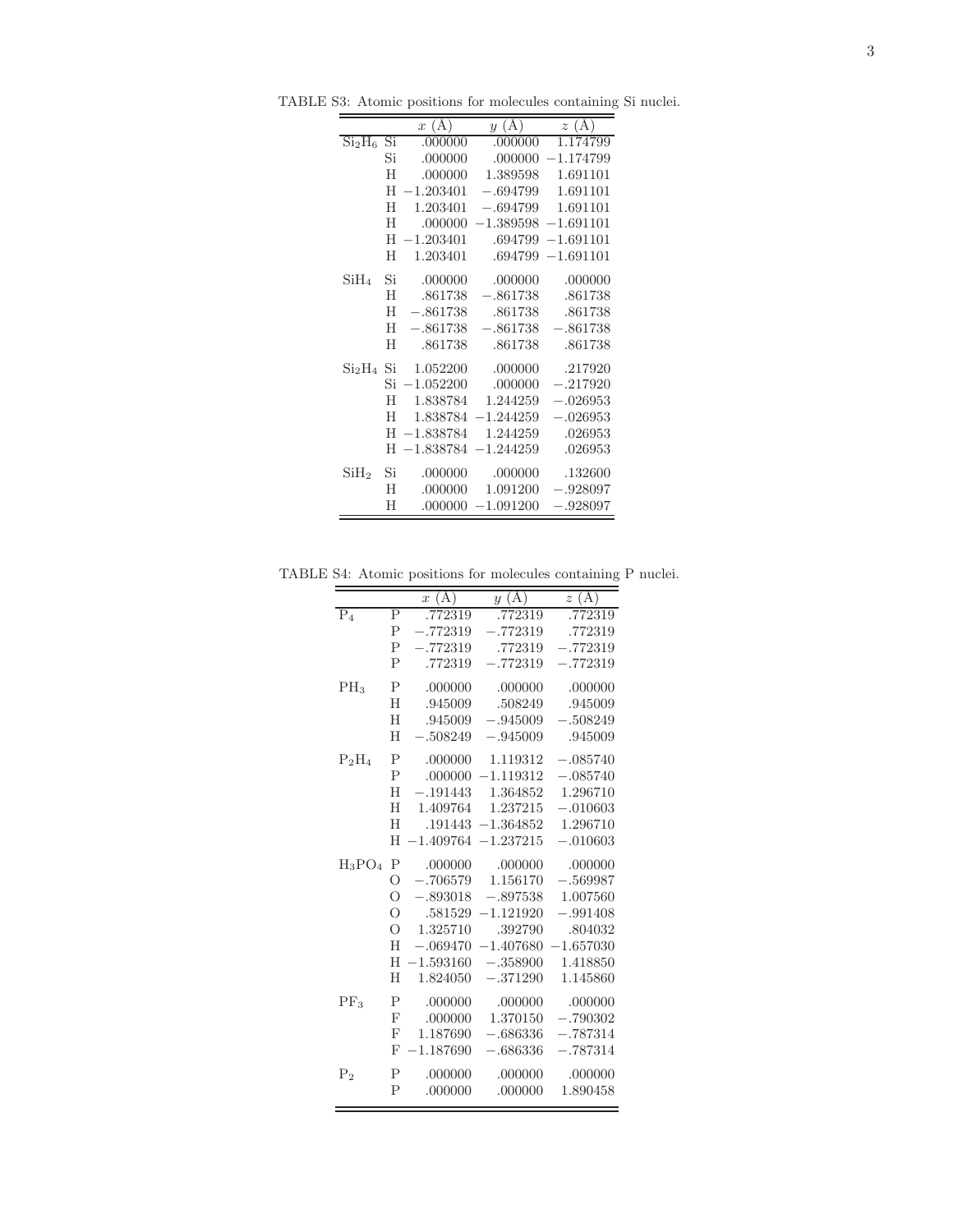# arXiv:1609.03770v1 [cond-mat.mtrl-sci] 13 Sep 2016 [arXiv:1609.03770v1 \[cond-mat.mtrl-sci\] 13 Sep 2016](http://arxiv.org/abs/1609.03770v1)

# NMR shieldings from density functional perturbation theory: GIPAW versus all-electron calculations.

G. A. de Wijs, $^1$  R. Laskowski, $^2$  P. Blaha, $^3$  R. W. A. Havenith, $^{4,5}$  G. Kresse, $^6$  and M. Marsman $^6$ 

 $1)$ Radboud University, Institute for Molecules and Materials, Heyendaalseweg 135, NL-6525 AJ Nijmegen, The Netherlands

<sup>2)</sup>Institute of High Performance Computing, A $*STAR$ , 1 Fusionopolis Way, #16-16, Connexis, Singapore 138632

3)Institute of Materials Chemistry, Vienna University of Technology, Getreidemarkt 9/165-TC, A-1060 Vienna, Austria

 $^{4)}$ Zernike Institute for Advanced Materials, Stratingh Institute for Chemistry, University of Groningen, Nijenborgh 4, NL-9747 AG Groningen, The Netherlands

 $<sup>5</sup>$ Ghent Quantum Chemistry Group, Department of Inorganic and Physical Chemistry, Ghent University,</sup> Krijgslaan 281 (S3), B-9000 Gent, Belgium

 $^{6)}$ Faculty of Physics and Center for Computational Materials Science, University of Vienna, Sensengasse  $8/12$ , A-1090 Vienna, Austria

(Dated: 14 September 2016)

We present a benchmark of the density functional linear response calculation of NMR shieldings within the Gauge-Including Projector-Augmented-Wave method against all-electron Augmented-Plane-Wave+localorbital and uncontracted Gaussian basis set results for NMR shieldings in molecular and solid state systems. In general, excellent agreement between the aforementioned methods is obtained. Scalar relativistic effects are shown to be quite large for nuclei in molecules in the deshielded limit. The small component makes up a substantial part of the relativistic corrections.

### I. INTRODUCTION

Nuclear magnetic resonance (NMR) spectroscopy presents a powerful and sensitive probe of the structure of molecules, liquids, and solids on the atomic scale. In general, however, the retrieval of structural information from measured NMR spectra is a far from trivial process, since as yet, empirical rules that map between the NMR spectrum and the structure were found to exist only for relatively simple organic molecules. To connect the features of measured NMR spectra unambiguously to complex structural properties therefore remains difficult (and is often impossible) without additional input from ab initio quantum mechanical modeling.

In the case of molecular systems and finite clusters of atoms, the ab initio techniques traditionally used in quantum chemistry have been successfully applied to aid in the analysis of experimental solution-state NMR spec-tra for quite some time now.<sup>[1](#page-13-1)</sup> In the case of solid-state NMR, finite clusters of atoms were used to approximate the infinite solid. Ab initio quantum mechanical calculations of NMR shieldings in truly extended systems under periodic boundary conditions were first performed by Mauri, Pfrommer, and Louie,<sup>[2](#page-13-2)</sup> using a linear response approach.

Although Mauri et al. derived their expressions starting from an all-electron Hamiltonian, practical implementations thereof used norm-conserving pseudopotentials, which largely limited its applicability to the calculation of chemical shifts for light elements. Only with the introduction of the Gauge-Including Projector Aug-mented Wave (GIPAW) method by Pickard and Mauri,<sup>[3](#page-13-3)</sup> and its extension to non-norm-conserving pseudo orbitals by Yates, Pickard, and Mauri (YPM)<sup>[4](#page-13-4)</sup> several years later,

did the calculation of NMR shieldings become routinely possible for most of the nuclei commonly studied in NMR.

The GIPAW method permits to obtain accurate chemical shielding with a plane-wave basis set. As in the orig-inal projector-augmented-wave method of Blöchl,<sup>[5](#page-13-5)</sup> it recovers the shape of the all-electron Kohn-Sham orbitals near the nucleus through an augmentation procedure involving atom-centered functions. In addition, the GI-PAW method solves the gauge problem arising from incompleteness of the atom-centered augmentation functions in a way similar as done for molecules in the Gauge Independent Atomic Orbital (GIAO) method.[6](#page-13-6) The GI-PAW formalism of YPM has been implemented in several plane-wave codes (for instance, CASTEP,[7](#page-14-0) Quantum Espresso,[8](#page-14-1) and PARATEC) and is currently widely used in the solid-state NMR community for an extensive range of applications (see, e.g., Ref. [9](#page-14-2) and references therein).

Recently the calculation of NMR shieldings within the augmented-plane-wave  $+$  local-orbital  $(APW+Io)$ method was implemented in WIEN2k.[10](#page-14-3)[–12](#page-14-4) In this paper we benchmark the recent implementation (by several of us) of the linear response calculation of NMR shieldings within the GIPAW formalism of YPM in the Vienna Ab initio Simulation Package  $(VASP)^{13}$  $(VASP)^{13}$  $(VASP)^{13}$  against all-electron APW+lo results for NMR shieldings in molecular and solid state systems and against non-relativistic LCAO calculations using DALTON (Ref. [14](#page-14-6)) and large uncontracted Gaussian basis sets. These benchmarks serve to further validate the aforementioned implementation in VASP as well as WIEN2k, and as importantly, to establish the quality of the GIPAW approach and the parameterization of the atomic scattering properties involved.

The rest of this paper is organized as follows: in sec-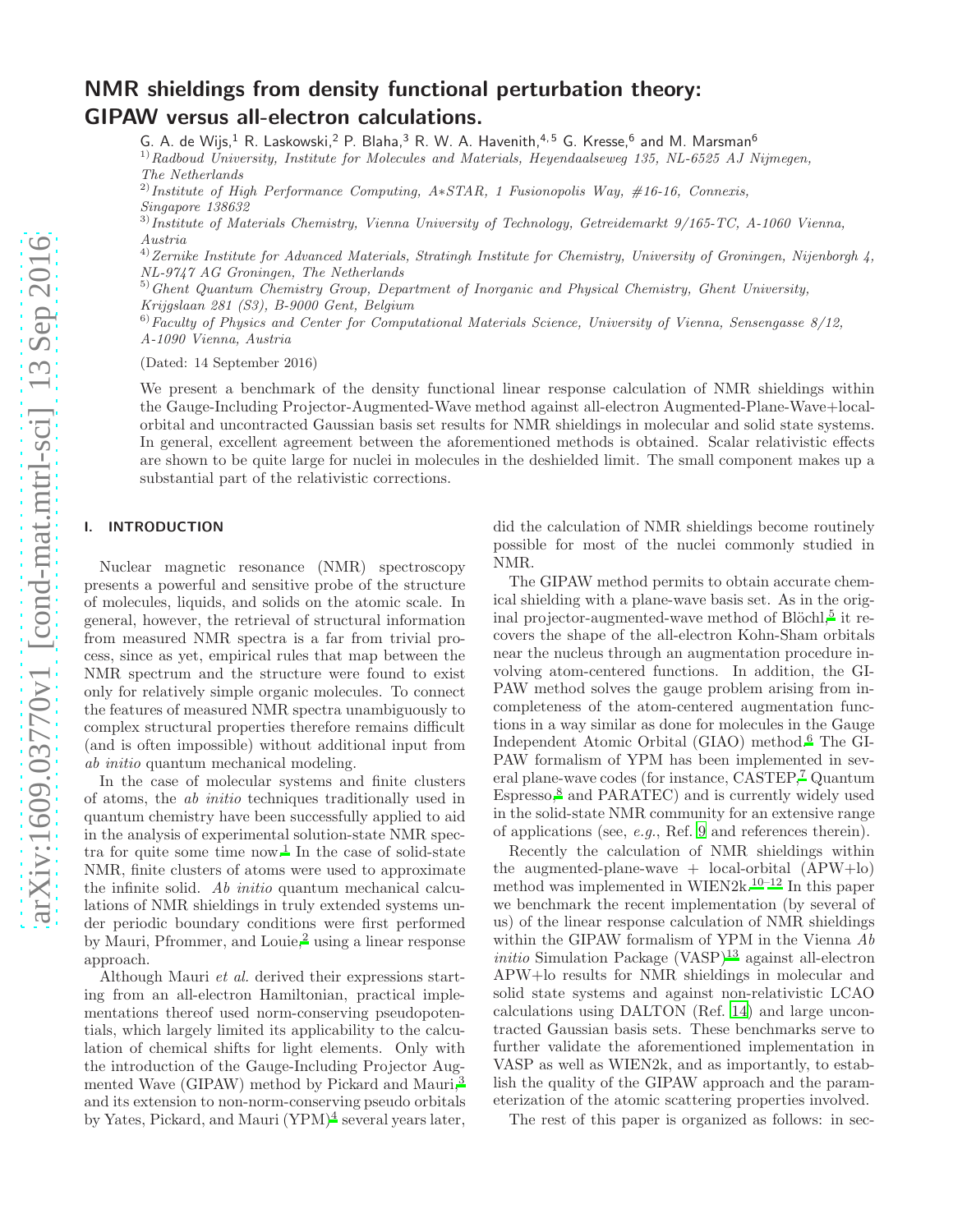tion [II](#page-4-0) we reiterate the linear response expressions for the NMR shieldings in the GIPAW formalism. The particulars of the PAW data sets we use in our GIPAW NMR benchmarks and the general setup of these calculations are discussed in Sec. [III.](#page-6-0) The results of aforementioned GIPAW benchmarks are presented in Sec. [IV](#page-8-1) and compared to all-electron calculations and—partly—to experiment. Conclusions are drawn in Sec. [V.](#page-13-7)

### <span id="page-4-0"></span>II. THEORY

The magnetic shielding tensor  $\sigma(\mathbf{R})$  at nuclear position R is found from the ratio of the induced magnetic field at the aforementioned position to an externally applied magnetic field B:

<span id="page-4-5"></span>
$$
\sigma_{\alpha\beta}(\mathbf{R}) = -\frac{\partial B_{\alpha}^{\text{ind}}(\mathbf{R})}{\partial B_{\beta}}.
$$
 (1)

The induced magnetic field Bind is given by the Biot-Savart law,

<span id="page-4-3"></span>
$$
\mathbf{B}_{\rm ind}(\mathbf{R}) = \frac{1}{c} \int \mathbf{j}_{\rm ind}(\mathbf{r}) \times \frac{\mathbf{R} - \mathbf{r}}{|\mathbf{R} - \mathbf{r}|^3} d\mathbf{r},\tag{2}
$$

where  $j_{ind}$  is the current induced by the external magnetic field B. The induced current is commonly calculated from the linear response of the system to the external magnetic field.

To first-order in the external magnetic field,  $j_{ind}$  is given by

$$
\mathbf{j}_{\text{ind}}(\mathbf{r}) = \sum_{i \in \text{occ}} \left( \langle \psi_i^{(1)} | \mathbf{J}^p(\mathbf{r}) | \psi_i^{(0)} \rangle + \langle \psi_i^{(0)} | \mathbf{J}^p(\mathbf{r}) | \psi_i^{(1)} \rangle \right. \\
\left. + \langle \psi_i^{(0)} | \mathbf{J}^d(\mathbf{r}) | \psi_i^{(0)} \rangle \right), \tag{3}
$$

where

<span id="page-4-8"></span>
$$
\mathbf{J}^{p}(\mathbf{r}) = -\frac{\mathbf{p}|\mathbf{r}\rangle\langle\mathbf{r}| + |\mathbf{r}\rangle\langle\mathbf{r}|\mathbf{p}}{2}
$$
 (4)

and

<span id="page-4-9"></span>
$$
\mathbf{J}^{d}(\mathbf{r}) = -\frac{\mathbf{B} \times \mathbf{r}}{2c} |\mathbf{r}\rangle\langle\mathbf{r}| \tag{5}
$$

are the paramagnetic and diamagnetic current operators, respectively. In Eq. [\(3\)](#page-4-1),  $\psi^{(0)}$  denote ground state orbitals, i.e., the solutions to

<span id="page-4-7"></span>
$$
H^{(0)}|\psi_i^{(0)}\rangle = \epsilon_i^{(0)}|\psi_i^{(0)}\rangle,\tag{6}
$$

and  $\psi^{(1)}$  the first-order response of the orbitals to the external magnetic field. The sum in Eq. [\(3\)](#page-4-1) goes over all occupied states.

In the symmetric gauge, the perturbation of the Hamiltonian to first-order in the external magnetic field, is given by

$$
H^{(1)} = \frac{1}{2c} \mathbf{L} \cdot \mathbf{B}.
$$
 (7)

With the above definition the first-order change in the orbitals is straightforwardly found to be

<span id="page-4-2"></span>
$$
|\psi_i^{(1)}\rangle = \mathcal{G}(\epsilon_i^{(0)})H^{(1)}|\psi_i^{(0)}\rangle,\tag{8}
$$

where  $\mathcal G$  is the Green's function

$$
\mathcal{G}(\epsilon) = \sum_{j \in \text{vir}} \frac{|\psi_j^{(0)}\rangle \langle \psi_j^{(0)}|}{\epsilon - \epsilon_j^{(0)}} \tag{9}
$$

and the sum is over all empty (virtual) orbitals. Commonly, the sum over empty orbitals is avoided by recasting Eq. [\(8\)](#page-4-2) as a Sternheimer equation:

$$
\left(\epsilon_i^{(0)} - H^{(0)}\right)|\psi_i^{(1)}\rangle = P_c H^{(1)}|\psi_i^{(0)}\rangle,\tag{10}
$$

to be solved for  $\psi_i^{(1)}$ . In the above  $P_c = 1 \sum_{i \in \text{occ}} |\psi_i^{(0)}\rangle \langle \psi_i^{(0)}|$  represents a projection onto the virtual subspace.

In plane wave based implementations, Eq. [\(2\)](#page-4-3) is most conveniently evaluated in reciprocal space,

$$
\mathbf{B}_{\rm ind}(\mathbf{R}) = \frac{4\pi i}{c} \sum_{\mathbf{G}\neq 0} \frac{\mathbf{G} \times \mathbf{j}_{\rm ind}(\mathbf{G})}{G^2} e^{i\mathbf{G} \cdot \mathbf{R}},\qquad(11)
$$

where G are the reciprocal space vectors. In solid state systems there is an additional contribution at  $G = 0$ , i.e., a uniform field, that is determined by the shape of the sample and the macroscopic magnetic susceptibility tensor  $\chi$ . For a spherical sample this contribution is given by:

<span id="page-4-10"></span>
$$
\mathbf{B}_{\rm ind}(\mathbf{G}=0) = \frac{8\pi}{3}\overrightarrow{\chi}\mathbf{B}.
$$
 (12)

<span id="page-4-1"></span>The magnetic susceptibility tensor may be numerically calculated as proposed by Mauri and Louie,[15](#page-14-7)

<span id="page-4-6"></span>
$$
\stackrel{\leftrightarrow}{\chi} = \lim_{q \to 0} \frac{\stackrel{\leftrightarrow}{F}(q) - 2\stackrel{\leftrightarrow}{F}(0) + \stackrel{\leftrightarrow}{F}(-q)}{q^2},\tag{13}
$$

where  $F_{\alpha\beta}(q) = (2 - \delta_{\alpha\beta})Q_{\alpha\beta}(q)$ ,  $\alpha, \beta = x, y, z$  are the cartesian directions, and the tensor  $Q(q)$  can be written as

$$
\overleftrightarrow{Q}(q) = \frac{1}{N_{\mathbf{k}}\Omega c^2} \sum_{n\mathbf{k}\in\text{occ}} \sum_{\gamma}^{x,y,z} \text{Re}\{\langle u_{n\mathbf{k}}^{(0)} | \mathbf{A}_{\gamma} \mathcal{G}_{\mathbf{k}+q\hat{\gamma}}(\epsilon_{n\mathbf{k}}^{(0)}) \mathbf{A}_{\gamma} | u_{n\mathbf{k}}^{(0)}\rangle\}.
$$
\n(14)

with

<span id="page-4-4"></span>
$$
\mathbf{A}_{\gamma} = \hat{\mathbf{u}}_{\gamma} \times (\mathbf{p} + \mathbf{k}). \tag{15}
$$

In Eq. [\(14\)](#page-4-4), the functions  $u_{n\mathbf{k}}^{(0)}$  denote the cell periodic part of the ground state Bloch orbitals,  $N_k$  is the number of k-points chosen to sample the first Brillouin zone,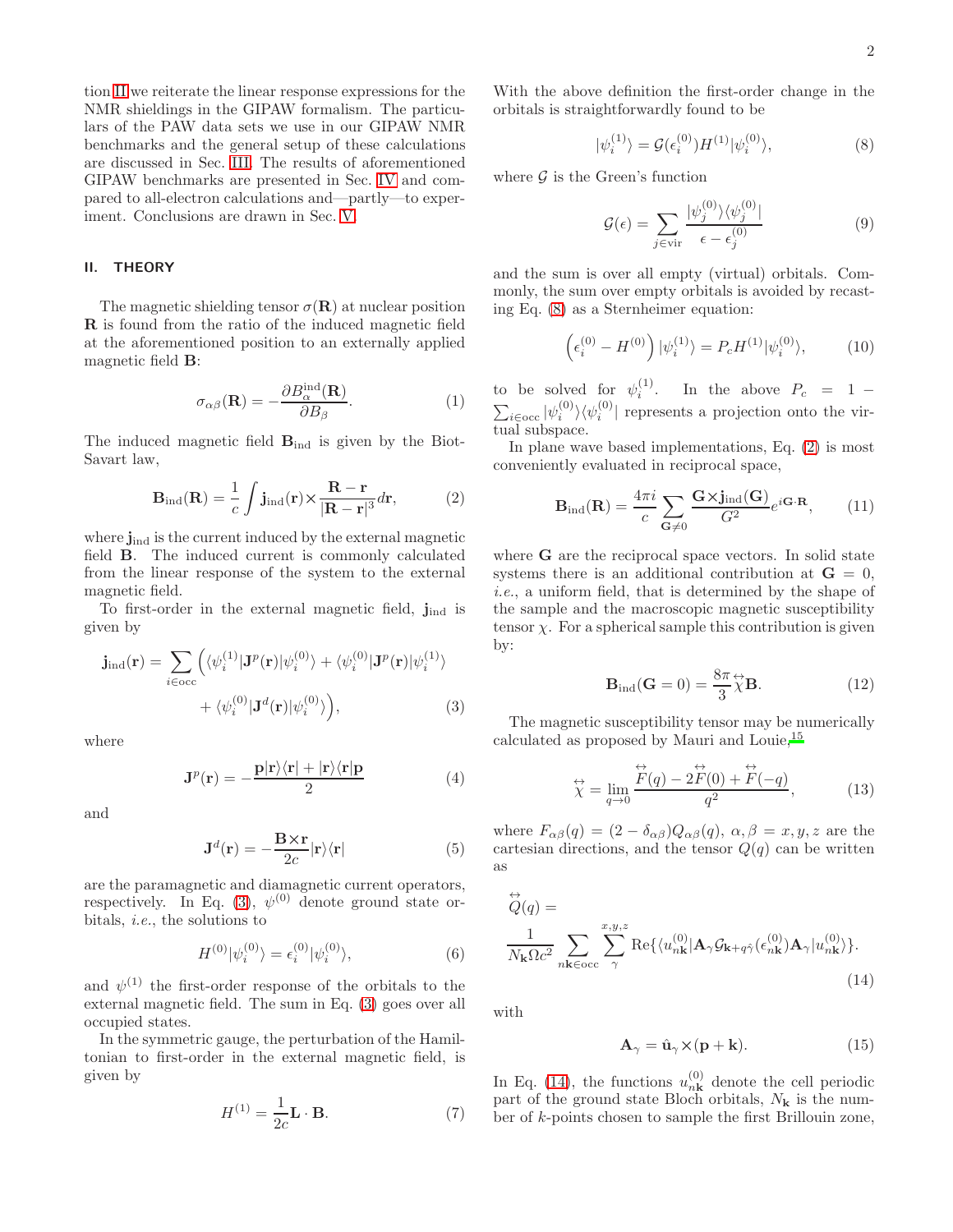$\Omega$  the volume of the unit cell, and the sum over n and **k** includes all occupied Bloch orbitals. The Green's function in Eq. [\(14\)](#page-4-4) is given by

<span id="page-5-0"></span>
$$
\mathcal{G}_{\mathbf{k}}(\epsilon) = \sum_{n \in \text{vir}} \frac{|u_{n\mathbf{k}}^{(0)}\rangle \langle u_{n\mathbf{k}}^{(0)}|}{\epsilon - \epsilon_{n\mathbf{k}}^{(0)}}.
$$
(16)

In practice, we have implemented Eqs.  $(1)-(16)$  $(1)-(16)$  within the Gauge-Including Projector-Augmented-Wave (GI-PAW) method of Yates, Pickard, and Mauri (YPM).<sup>[4](#page-13-4)</sup> The GIPAW deals with several numerical issues that plague the PAW method (in a uniform magnetic field): (a) it reestablishes the translational symmetry that is broken by the PAW method (see next section),<sup>[2](#page-13-2)</sup> (b) it balances the different rates of convergence of the paraand diamagnetic contributions to the induced current – which also affects translational symmetry –  $via$  the generalized  $f$ -sum rule,<sup>[2](#page-13-2)</sup> and (c) it solves the position operator problem with the help of a reciprocal space modulation vector  $q$  (cf. Eq. [13\)](#page-4-6).

### A. GIPAW

In the Projector-Augmented-Wave (PAW) method of Blöchl the one-electron orbitals  $\psi_n$  are derived from pseudo (PS) orbitals  $\psi_n$  by means of a linear transformatio[n](#page-13-5)<sup>5</sup>

<span id="page-5-1"></span>
$$
|\psi_n\rangle = \mathcal{T}|\psi_n\rangle \tag{17}
$$

with

$$
\mathcal{T} = 1 + \sum_{j} \left( |\phi_j\rangle - |\tilde{\phi}_j\rangle \right) \langle \tilde{p}_j|. \tag{18}
$$

The PS orbitals  $\psi_n$  are the variational quantities of the PAW method and are expanded in plane waves. The additional local basis functions,  $\phi_j$  and  $\phi_j$ , are nonzero only within non-overlapping spheres centered at the atomic sites  $\mathbf{R}_j$ , the so-called PAW spheres. In the interstitial region between the PAW spheres, therefore, the true one-electron orbitals  $\psi_n$  are identical to the PS orbitals  $\tilde{\psi}_n$ . Inside the spheres the PS orbitals are only a computational tool and a bad approximation to the true orbitals, since not even the norm of the true orbital is reproduced. In all practical implementations of the PAW method, the all-electron (AE) partial-waves  $\phi_i$  are chosen to be solutions of the spherical (scalar relativistic) Schrödinger equation for a *non-spinpolarized atom* at a specific energy  $\varepsilon_j$ , and for a specific angular momentum  $l_i$ . The pseudo partial waves  $\phi_i$  are equivalent to their AE counterparts outside a core radius  $r_c$  and match continuously onto  $\phi_i$  inside this radius. In the PAW data sets distributed with VASP they are constructed in accordance with a revised Rappe, Rabe, Kaxiras, and Joannopoulos (RRKJ) scheme.<sup>[16](#page-14-8)[,17](#page-14-9)</sup> The projector functions  $\tilde{p}_j$  are constructed to be dual to the PS partial

waves, i.e.,

$$
\langle \widetilde{p}_j | \widetilde{\phi}_{j'} \rangle = \delta_{jj'}.
$$
 (19)

A detailed construction recipe for the projector functions can be found in Ref. [17.](#page-14-9) For a comprehensive introduction to the PAW method we refer the reader to the sem-inal paper of Blöchl (Ref. [5\)](#page-13-5) and the work of Kresse and Joubert.<sup>[18](#page-14-10)</sup>

In a uniform magnetic field B there is an additional complication as the ground state orbitals acquire an additional phase factor upon translation over a vector t, in accordance with:

$$
\langle \mathbf{r} | \psi_n^{\mathbf{t}} \rangle = e^{\frac{i}{2c} \mathbf{r} \cdot \mathbf{t} \times \mathbf{B}} \langle \mathbf{r} - \mathbf{t} | \psi_n \rangle \tag{20}
$$

(in the symmetric gauge). This additional phase factor causes a very slow convergence of the linear transformation of Eq. [17](#page-5-1) with respect to the number of projectors  $\tilde{p}_i$ . To solve this problem, Pickard and Mauri introduced the so-called Gauge-Including PAW transformation that includes the aforementioned phase factor explicitly: $3,4$  $3,4$ 

<span id="page-5-2"></span>
$$
\bar{\mathcal{T}} = 1 + \sum_{j} e^{\frac{i}{2c} \mathbf{r} \cdot \mathbf{R}_{j} \times \mathbf{B}} \left( |\phi_{j} \rangle - |\tilde{\phi}_{j} \rangle \right) \langle \tilde{p}_{j} | e^{-\frac{i}{2c} \mathbf{r} \cdot \mathbf{R}_{j} \times \mathbf{B}}.
$$
\n(21)

Using the transformation of Eq. [21,](#page-5-2) it is straightforward to show that with any local operator O acting on  $\psi_n$ the GIPAW associates a PS operator  $\overline{O}$  acting on the PS orbitals  $\bar{\psi}_n$ :

<span id="page-5-4"></span>
$$
\bar{O} = O + \sum_{jj'} |\bar{p}_j\rangle \left( \langle \bar{\phi}_j | O | \bar{\phi}_{j'} \rangle - \langle \bar{\tilde{\phi}}_j | O | \bar{\tilde{\phi}}_{j'} \rangle \right) \langle \bar{p}_{j'} | \quad (22)
$$

where

$$
|\bar{p}_j\rangle = e^{\frac{i}{2c}\mathbf{r}\cdot\mathbf{R}_j \times \mathbf{B}} |\tilde{p}_j\rangle, |\bar{\phi}_j\rangle = e^{\frac{i}{2c}\mathbf{r}\cdot\mathbf{R}_j \times \mathbf{B}} |\phi_j\rangle, |\tilde{\phi}_j\rangle = e^{\frac{i}{2c}\mathbf{r}\cdot\mathbf{R}_j \times \mathbf{B}} |\tilde{\phi}_j\rangle.
$$
 (23)

As shown by YPM, to first-order in the magnetic field B, the GIPAW transformation of the induced current is given by

$$
\mathbf{j}_{\text{ind}}^{(1)}(\mathbf{r}) = \sum_{i}^{\text{occ}} \left( 2 \text{Re}\{ \langle \bar{\psi}_{i}^{(0)} | \mathbf{J}^{(0)}(\mathbf{r}) | \bar{\psi}_{i}^{(1)} \rangle \} - \sum_{j}^{\text{occ}} \langle \bar{\psi}_{i}^{(0)} | \mathbf{J}^{(0)}(\mathbf{r}) | \bar{\psi}_{j}^{(0)} \rangle \langle \bar{\psi}_{j}^{(0)} | \bar{S}^{(1)} | \bar{\psi}_{i}^{(0)} \rangle + \langle \bar{\psi}_{i}^{(0)} | \mathbf{J}^{(1)}(\mathbf{r}) | \bar{\psi}_{i}^{(0)} \rangle \right)
$$
(24)

In the above,  $\bar{\psi}^{(0)}$  are the ground state orbitals, *i.e.*, the solutions to

<span id="page-5-3"></span>
$$
\bar{H}^{(0)}|\bar{\psi}_n^{(0)}\rangle = \epsilon_n^{(0)}\bar{S}^{(0)}|\bar{\psi}_n^{(0)}\rangle.
$$
 (25)

This equation is the GIPAW transform of the Kohn-Sham equations (see Eq. [6\)](#page-4-7) to zeroth-order in the magnetic field, so it is just the usual PAW generalized Kohn-Sham eigenvalue equation (*i.e.*,  $\bar{H}^{(0)}$  and  $\bar{S}^{(0)}$  are equal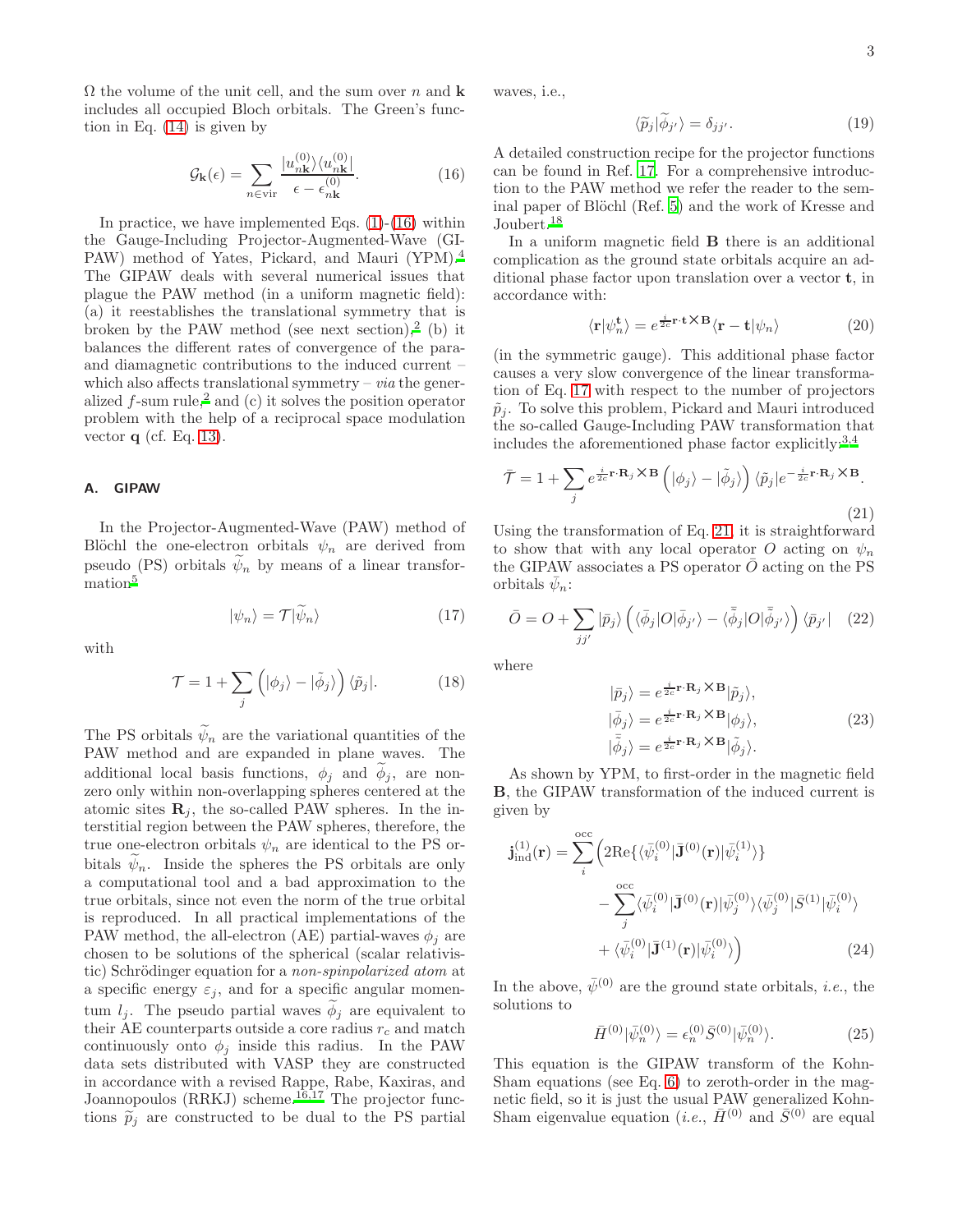to the PAW Hamiltonian and overlap operators of Refs. [5](#page-13-5) and [18](#page-14-10), and consequently  $\bar{\psi}_n^{(0)} = \tilde{\psi}_n$  and  $\epsilon_n^{(0)} = \epsilon_n$ ).

The current operators, to zeroth- and first-order in the magnetic field, are given by

$$
\bar{\mathbf{J}}^{(0)} = \mathbf{J}^p(\mathbf{r}) + \sum_{\mathbf{R}} \Delta \mathbf{J}_{\mathbf{R}}^p(\mathbf{r})
$$
 (26)

and

$$
\bar{\mathbf{J}}^{(1)} = \mathbf{J}^d(\mathbf{r}) + \sum_{\mathbf{R}} \left( \Delta \mathbf{J}_{\mathbf{R}}^d(\mathbf{r}) + \frac{1}{2ci} \left[ \mathbf{B} \times \mathbf{R} \cdot \mathbf{r}, \Delta \mathbf{J}_{\mathbf{R}}^p(\mathbf{r}) \right] \right),\tag{27}
$$

respectively. These are easily recognized as the paramagnetic and diamagnetic current operators of Eqs. [4](#page-4-8) and [5,](#page-4-9) plus additional one-center correction terms (the terms involving  $\Delta J_{\text{R}}^{p}$  and  $\Delta J_{\text{R}}^{d}$ ; see Ref. [4](#page-13-4)).

For non-normconserving PAW data sets the induced current of Eq. [\(24\)](#page-5-3) contains an additional contribution connected to the first-order change of the GIPAW orbital overlap operator with respect to the magnetic field,

$$
\bar{S}^{(1)} = \frac{1}{2c} \sum_{\mathbf{R}} \mathbf{R} \times \frac{1}{i} \left[ \mathbf{r}, Q_{\mathbf{R}} \right] \cdot \mathbf{B}.
$$
 (28)

The first-order change in the GIPAW wave functions  $\bar{\psi}^{(1)}$ , is found by solving a generalized Sternheimer equation,

$$
\left(\epsilon_i^{(0)}\bar{S}^{(0)} - \bar{H}^{(0)}\right)|\bar{\psi}_i^{(1)}\rangle = P_c\left(\bar{H}^{(1)} - \epsilon_i^{(0)}\bar{S}^{(1)}\right)|\bar{\psi}_i^{(0)}\rangle,\tag{29}
$$

where

$$
P_c = 1 - \sum_{i \in \text{occ}} \bar{S}^{(0)} |\bar{\psi}_i^{(0)}\rangle \langle \bar{\psi}_i^{(0)}|,\tag{30}
$$

and

$$
\bar{H}^{(1)} = \frac{1}{2c} \left( \mathbf{L} + \sum_{\mathbf{R}} \mathbf{R} \times \frac{1}{i} \left[ \mathbf{r}, V_{\mathbf{R}}^{\text{nl}} \right] + \sum_{\mathbf{R}} \mathbf{L}_{\mathbf{R}} Q_{\mathbf{R}} \right) \cdot \mathbf{B},\tag{31}
$$

is the first-order contribution to the GIPAW Hamiltonian.

The macroscopic magnetic susceptibility is calculated in accordance with the ansatz of YPM [see Eqs. (47) and (48) of Ref. [4](#page-13-4), which equals Eqs. [\(13\)](#page-4-6)-[\(16\)](#page-5-0) for  $\mathcal{T} = 1$ , but represents an approximation otherwise. We will not repeat the expressions here.

### B. Core contributions

As was shown by Gregor, Mauri, and Car<sup>[19](#page-14-11)</sup> the contribution of the core electrons to the NMR shieldings is essentially rigid, and can be calculated from the atomic orbitals of the core electrons:

<span id="page-6-1"></span>
$$
\sigma_{\alpha\beta}^c(\mathbf{R}) = \frac{1}{2c} \sum_{i}^{\text{core}} \langle \psi_i | \frac{1}{r} | \psi_i \rangle \delta_{\alpha\beta}, \tag{32}
$$

where the sum is understood to be taken over the core electronic states at atomic site R, and the delta function expresses the fact that the core electrons only contribute isotropically. Of course, in the PAW formalism, we use frozen core states.

As is usual in the GIPAW, the excitations from the valence to the core states are not included in the Green's function (the pseudo equivalent of Eq. [16\)](#page-5-0). In principle these should be included in the proper decoupling of the valence and core contributions to the chemical shieldings, however, in IGAIM (Individual Gauges for Atoms In Molecules) and similar methods their neglect gives rise to errors much smaller than one ppm.[19](#page-14-11) Moreover, such inaccuracies, should they play a role, can be minimized by unfreezing the shallowest core shell(s).

The contribution of the core electrons to the macroscopic magnetic susceptibility is only approximately rigid.[15](#page-14-7) It is commonly assumed to be rigid, though, and included as:

$$
\chi^c_{\alpha\beta} = -\frac{1}{\Omega c^2} \sum_{i}^{\text{core}} \langle \psi_i | r^2 | \psi_i \rangle \delta_{\alpha\beta}, \tag{33}
$$

where the sum is now taken over all core electronic states of the system.

### <span id="page-6-0"></span>III. COMPUTATIONAL SETUP

All calculations employed the Perdew, Burke and Ernz-erhof generalized gradient expansion.<sup>[20](#page-14-12)[,21](#page-14-13)</sup>

### <span id="page-6-2"></span>A. GIPAW

We carried out two series of GIPAW calculations: one with the standard data sets that are designed for general use, $2^2$  and one where we selected data sets to aim for high accuracy of the shieldings. The former, referred to as "standard" or "stand" below, are a compromise between many demands and should yield good performance for a reasonable plane wave cutoff energy. They are not expected to be optimal for calculating shieldings. Accurate shieldings require an accurate PAW reconstruction of states in the immediate vicinity of the nucleus, as currents in this region have a high impact on the field at the nucleus. Such accuracy is only needed in the calculation of few properties, that are typically related to spectroscopic techniques probing the nucleus, e.g. for electric field gradients and NMR. The latter series, referred to as "optimal", is intended to give high accuracy for the shieldings. Details of the data sets are compiled in Table [I.](#page-8-0) Completeness in the projectors and partial waves is easier to realize when the pseudo partial waves are normconserving and have an extra (radial) node for each additional projector (within the same angular momentum channel). Logically this results in harder projector functions. This is the case for the ∗ sv GW nc data sets (see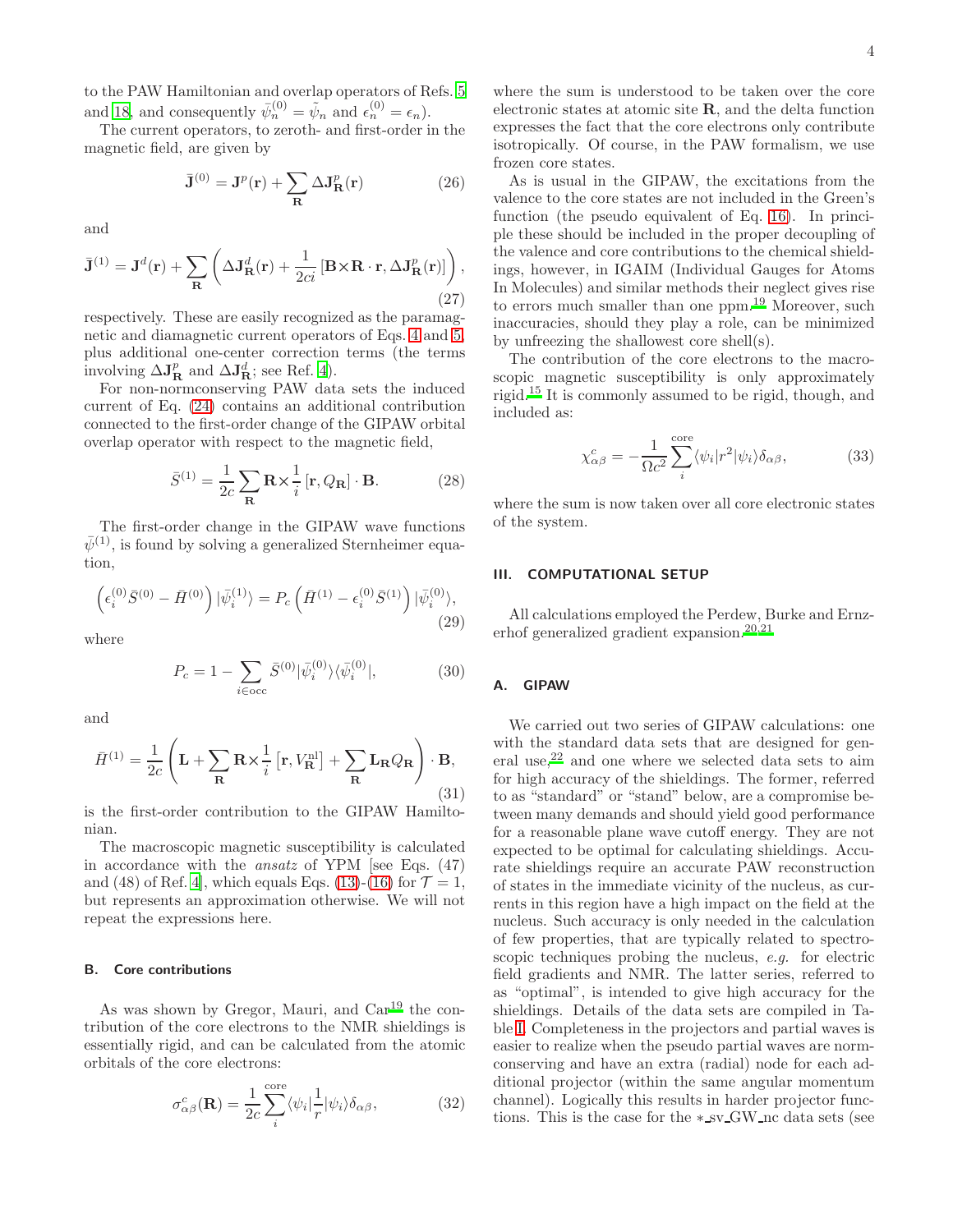Ref. [23](#page-14-15)). Typically these also have a substantial part of the core states unfrozen, which helps in keeping the PAW matching radii small. Alternatively, for some elements we used just very hard data sets  $(*_h)$ . For the "standard" and "optimal" series we used kinetic energy cutoffs of 700 and 900 eV respectively.

Inside the muffin tin spheres, WIEN2k uses a basis that consists of solutions to the scalar-relativistic Schrödinger equation for the spherical atom: these atomic orbitals have a so-called "large"  $(A)$  and "small"  $(B)$  component. The AE-partial waves of the VASP PAW data sets are solutions to the same scalar-relativistic equation. However, in the VASP PAW data sets the "small"-component  $B$  is not retained. Instead the large component A is rescaled to have the correct norm  $(\sqrt{\langle A|A\rangle + \langle B|B\rangle})$ . Since the B-component becomes appreciable close to the nuclei, such a treatment causes non-negligible errors in the NMR shielding. This turns out to be problematic for some of the molecular systems.

To solve this issue, we recompute the B-component on-the-fly, but use it only to evaluate the AE one-centre contributions to the shielding: the B AE-partial wave is reconstructed as the radial derivative of the A AE-partial wave, rescaled with a ZORA-like expression for the relativistic mass.[24](#page-14-16) Equation. [22](#page-5-4) is modified and becomes:

$$
\bar{O} = O + \sum_{jj'} |\bar{p}_j\rangle \left( \langle \bar{\phi}_j^A | O | \bar{\phi}_{j'}^A \rangle + \langle \bar{\phi}_j^B | O | \bar{\phi}_{j'}^B \rangle - \langle \bar{\phi}_j | O | \bar{\phi}_{j'} \rangle \right) \langle \bar{p}_{j'} |
$$
\n(34)

The A and B AE-partial waves are renormalized such that the electron count in each channel inside the sphere is unaffected.

Note that the aforementioned issue only applies to the contributions to the chemical shielding stemming from the valence electronic states. The core contributions to the chemical shieldings always include the contributions of the "small" component explicitly in both, VASP as well as WIEN2k.

### B. APW

The WIEN2k calculations performed in this work apply the formalism described in Refs. [10](#page-14-3) and [12.](#page-14-4) The standard APW basis set is extended with eight additional local orbitals (NMR-LOs) at higher expansion energies for all "chemical"  $l + 1$  angular momenta using a procedure described in Ref. [10.](#page-14-3) The Greens function used to represent the perturbation of the ground state is augmented with additional  $r \frac{\partial}{\partial r} u$  terms in order to accelerate convergence with respect to the number of NMRLOs.[12](#page-14-4) The separation of the valence and core states substantially af-fects the absolute values of the shielding,<sup>[12](#page-14-4)</sup> thus in the current work we apply the corresponding core-correction. All molecular calculations are done with only the 1s state as core for all atoms (except H) because of the short



<span id="page-7-0"></span>FIG. 1. (Color online) VASP versus WIEN2k PBE Al (black squares), Si (red cicles), P (blue triangles), and F (green diamonds) NMR shieldings. Both VASP (with "optimal" PAW data sets) and WIEN2k results are scalar relativistic with A and  $B$  components, i.e.  ${}^+B$ .

bond-lengths in these molecules, while for the bulk calculations we applied the usual WIEN2k criterion defining valence states as states with atomic eigenvalues above −6 Ry. Core-states are treated fully-relativistically, but in the self-consistent spherical potential only and the corresponding NMR-shielding is calculated via Eq. [32.](#page-6-1) The numerical parameters are set to standard WIEN2k values. The convergence with respect to the basis set size (RKMAX) has been tested and the presented values of the shielding for the molecular systems (in Table [II\)](#page-9-0) are extrapolated to infinite RKMAX (typically extrapolation shifts the shielding by 1-3 ppm compared to the largest applied RKMAX).

### C. GIAO

For molecules calculations were carried out with the quantum chemical code DALTON (Refs. [14](#page-14-6) and [25\)](#page-14-17) using uncontracted aug-cc-pCVXX (XX=DZ, TZ, QZ, 5Z) basis sets (unless stated otherwise).<sup>[26](#page-14-18)[–35](#page-14-19)</sup> Uncontracting the basis sets is crucial to observe a convergence of the shieldings (and a lowering of the total energy) with increasing basis set quality. These calculations were nonrelativistic.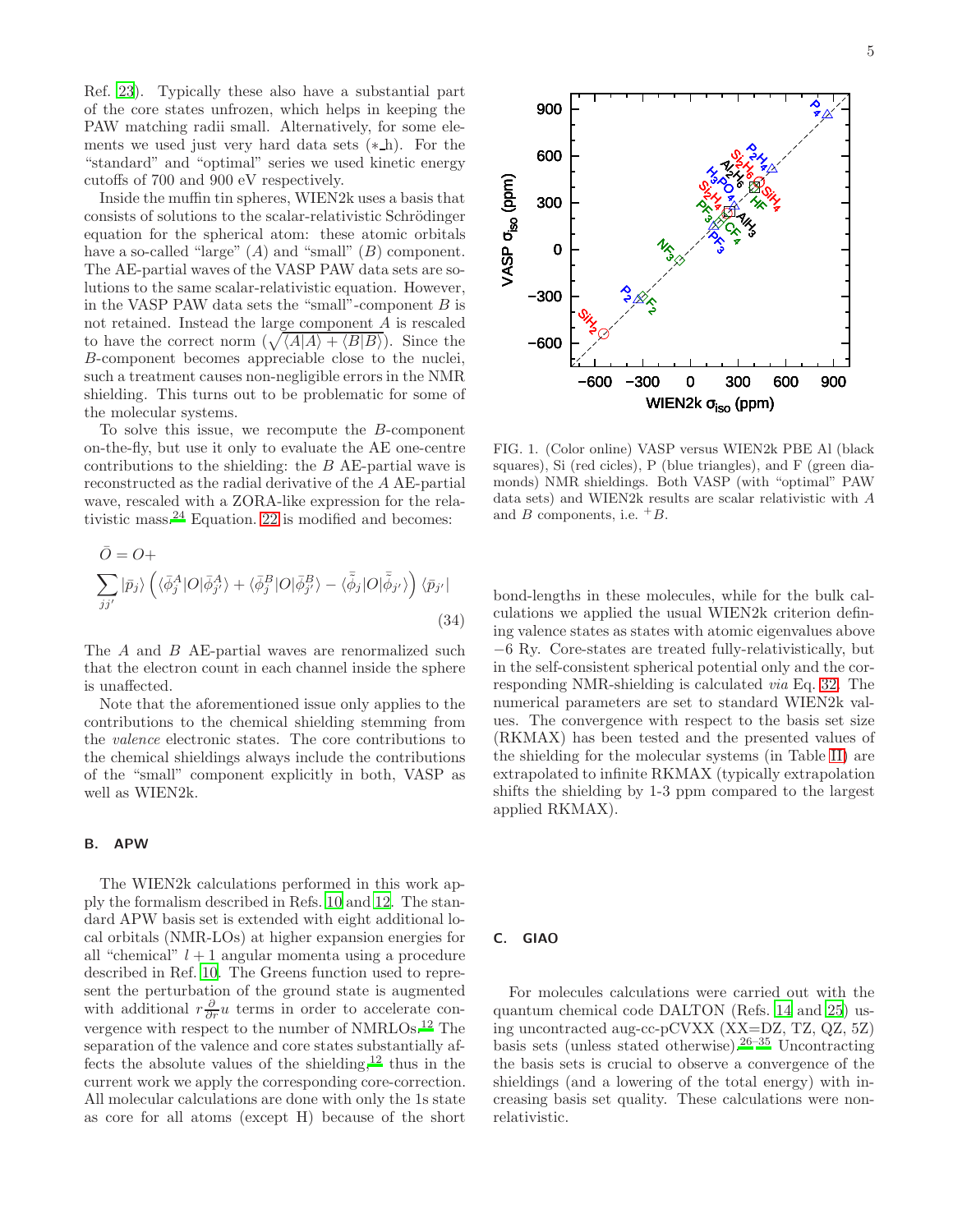<span id="page-8-0"></span>TABLE I. Frozen core configurations and matching core radii  $r_c$  for s, p, d and d partial waves in atomic units for the optimal PAW data sets. The number of projectors for each quantum number  $\ell$  is given in parenthesis. An "l" indicates this is taken as local potential.

|                        | frozen core                      | $\boldsymbol{s}$   | $\boldsymbol{p}$ | $\boldsymbol{d}$ |          |
|------------------------|----------------------------------|--------------------|------------------|------------------|----------|
| H                      |                                  | 1.10(2)            | 1.10(1)          |                  |          |
| Li_sv                  |                                  | 1.40(1)<br>1.70(1) | 1.40(1)          | 1.40(1)l         |          |
| Be_sv                  |                                  | 1.50(3)            | 1.80(2)          | 1.80(1)l         |          |
| ${\rm C}\_{\rm h}$     | $[\text{He}]$                    | 1.10(2)            | 1.10(2)          | 1.10(1)l         |          |
| $N_h$                  | [He]                             | 1.10(2)            | 1.10(2)          | 1.10(1)l         |          |
| 0 <sub>h</sub>         | [He]                             | 1.10(2)            | 1.10(2)          | 1.10(1)l         |          |
| $F_h$                  | He                               | 0.85(2)            | 1.10(2)          | 1.10(1)l         |          |
| Na sv GW nc            | He                               | 1.20(2)            | 2.20(3)          | 2.20(2)          |          |
| $Mg$ sv $GW$ nc        | [He]                             | 1.15(1)<br>1.30(2) | 1.65(3)          | 1.65(2)          |          |
| Alsv <sub>-GW-nc</sub> | [He]                             | 1.75(3)            | 2.00(3)          | 1.80(2)          | 2.00(1)  |
| Si_sv_GW_nc            | [He]                             | 1.70(3)            | 1.95(3)          | 1.70(2)          | 2.00(1)  |
| Si_sv_GW_nc            | [He]                             | 1.70(3)            | 1.95(3)          | 1.70(2)          | 2.00(1)  |
| P_sv_GW_nc             | [He]                             | 1.70(3)            | 1.95(3)          | 1.70(2)          | 2.00(1)  |
| $Cl_GW_nc$             | [Ne]                             | 1.14(2)            | 1.25(2)          | 1.70(2)          | 1.70(1)l |
| K_sv_GW_nc             | [Ne]                             | 0.95(2)            | 1.76(3)          | 2.10(2)          | 2.10(2)  |
| Ca sv GW nc            | Ne                               | 0.90(2)            | 1.65(3)          | 1.90(3)          | 2.10(1)  |
| Ti_sv_GW_nc            | [Ne]                             | 0.85(2)            | 1.41(2)          | 1.90(3)          | 1.90(2)  |
| Ga_sv_GW_nc            | [Ne]                             | 1.23(2)<br>1.55(1) | 1.70(3)          | 1.90(2)          | 1.90(2)  |
| Rb_sv_GW_nc            | $[Ar](3d)^{10}$                  | 1.16(2)            | 2.10(3)          | 2.30(3)          | 2.10(2)  |
| Sr_sv_GW_nc            | $[Ar](3d)^{10}$                  | 1.10(2)            | 2.00(3)          | 2.30(3)          | 2.10(2)  |
| $Zr$ _sv_ $GW$ _nc     | $[Ar](3d)^{10}$                  | 1.01(2)            | 1.90(3)          | 2.10(3)          | 1.90(2)  |
| In sv_GW_nc            | $[Ar](3d)^{10}$                  | 1.66(2)<br>1.80(1) | 2.00(3)          | 2.20(3)          | 1.90(2)  |
| Sn_sv_GW_nc            | $[Ar](3d)^{10}$                  | 1.60(2)<br>1.70(1) | 2.00(3)          | 2.20(3)          | 1.90(2)  |
| $Cs$ _sv_ $GW$ _nc     | $[Ar](3d)^{10}(4p)^{6}(4d)^{10}$ | 1.30(1)<br>1.40(2) | 2.25(3)          | 2.60(3)          | 2.10(2)  |
| Ba_sv_GW_nc            | $[Ar](3d)^{10}(4p)^{6}(4d)^{10}$ | 1.30(1)<br>1.40(2) | 2.20(3)          | 2.50(3)          | 2.10(2)  |
| TLsv_GW                | $[\mathrm{Kr}](4d)^{10}$         | 1.75(3)            | 1.90(3)          | 2.15(3)          | 2.30(2)  |

### <span id="page-8-1"></span>IV. RESULTS

### A. Molecules

Table [II](#page-9-0) compares chemical shieldings from VASP calculations (with "standard" and with "optimal" PAW potentials) with all-electron WIEN2k results and DAL-TON all-electron quantum chemical calculations. Here the VASP calculations were carried out in large boxes  $(16 \times 16 \times 16$  to  $17 \times 17 \times 17 \text{ Å}^3)$ , in order to remove artificial fields from currents induced in the periodic images and thus allow for comparison with the vacuum results from DALTON. The WIEN2k results used boxes of  $16 \times 16 \times 16 \text{ Å}^3$  only.

To avoid possible confusion with respect to differences in implementation of relativistic effects, we excluded these in the comparison to DALTON results, i.e., all DALTON results are non-relativistic, and we have redone the VASP calculations with PAW data sets generated from non-relativistic atomic calculations. The nonrelativistic results are labelled with NR in Table [II.](#page-9-0)

Table [II](#page-9-0) lists scalar-relativistic VASP and WIEN2k calculations of the chemical shielding, as well. As mentioned at the end of Sec. [III A,](#page-6-2) VASP calculations normally do not explicitly take contributions from the "small" component into account (the ninth and tenth columns in Table [II\)](#page-9-0), whereas WIEN2k does. To elucidate the effect of this approximation we have reconstructed the Bcomponent of the scalar-relativistic atomic orbitals in VASP as well, and included their contribution to the chemical shieldings in the column labelled  ${}^+B$ .

In Fig. [1](#page-7-0) we compare WIEN2k and VASP scalarrelativistic shieldings  $( +B)$  for all compounds. Overall the correlation is nearly perfect. Below we discuss the differences in detail with the help of Table [II.](#page-9-0)

We start with the seemingly unambiguous cases, Al and Si. Agreement for non-relativistic results (columns "NR") between VASP (optimal PAW data sets), WIEN2k, and best (aug-ccPCV5Z) DALTON shieldings is in general excellent. Specifically for Al, the maximum difference between non-relativistic "optimal" VASP and the best DALTON shieldings is just 0.8 ppm (and the WIEN2k values are very close, as well).

For Si, the maximum deviation between nonrelativistic "optimal" VASP and the best DALTON results increases to 4 ppm for the strongly deshielded limit  $(SiH<sub>2</sub>)$ , which is still quite good. We observe a progressive increase of the difference between VASP and DALTON results with decreasing shielding. The nonrelativistic WIEN2k shieldings are 3 to 7 ppm lower than the results obtained with VASP, and 2 to 3 ppm lower than the best DALTON results.

In the scalar-relativistic case, inclusion of the small component  $(^{+}B)$  has a noticeable effect (compare the column nine [VASP, optim,  $\pm B$ ] and column ten [VASP,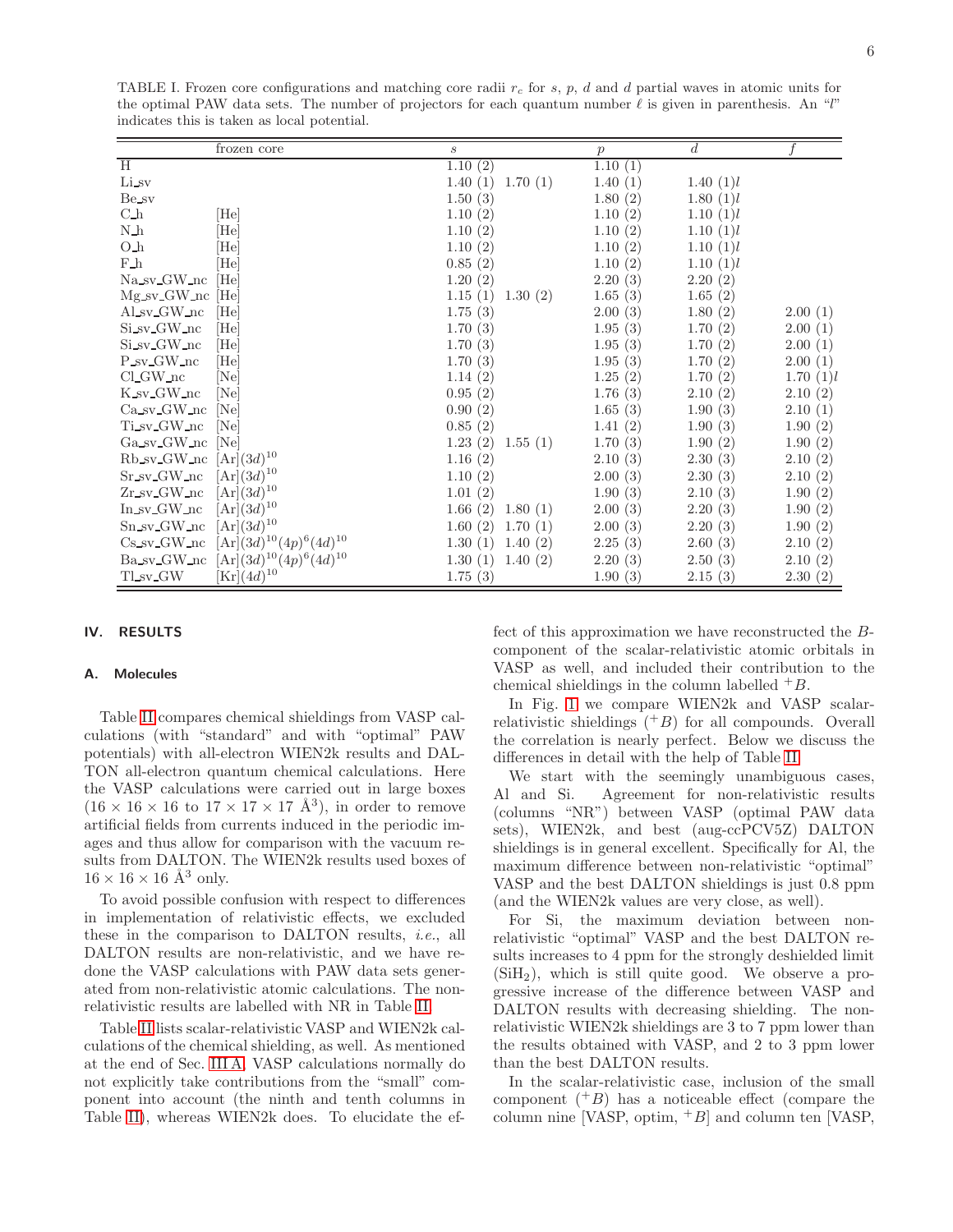<span id="page-9-0"></span>TABLE II. Calculated absolute isotropic chemical shieldings (in ppm). VASP calculations in were carried out in large boxes (see text). VASP "optim" results were obtained with Al sv nc, Si sv nc, P sv nc and F h PAW data sets. "NR" denote non-relativistic calculations. " $+ B$ " denotes scalar relativistic calculations with two-component KS-orbitals in the atomic/PAW spheres. The DALTON calculations are non-relativistic using GIAOs and have uncontracted basis sets. Identical molecular geometries were used in the WIEN2k, VASP and DALTON calculations. Four slightly differently deformed tetrahedral geometries were used for [AlH<sub>4</sub>]<sup>-</sup>. "MAD" denotes "mean absolute deviation" for the set of molecules that have WIEN2k results.

|                                     |           | All-electron methods |            |              |                          |            | <b>GIPAW</b> |            |             |                     |
|-------------------------------------|-----------|----------------------|------------|--------------|--------------------------|------------|--------------|------------|-------------|---------------------|
|                                     |           | WIEN2k               |            |              | DALTON2011, aug-cc-pCVXX |            | <b>VASP</b>  |            |             |                     |
|                                     |           |                      | 5Z         | QZ           | TZ                       | optim.     | optim.       | optim.     | stand.      |                     |
|                                     | <b>NR</b> | $+$ B                | NR         | ${\rm NR}$   | NR                       | ${\rm NR}$ | $+$ B        |            |             |                     |
| Al shieldings <sup>a</sup>          |           |                      |            |              |                          |            |              |            |             |                     |
|                                     |           |                      | 477.94     | 478.23       | 480.89                   | 477.50     | 476.08       | 477.89     | 483.93      |                     |
|                                     |           |                      | 478.15     | 478.43       | 481.10                   | 477.71     | 476.30       | 478.11     | 484.21      |                     |
| $[A]$ <sup>-</sup>                  |           |                      | 478.25     | $\rm 478.53$ | 481.20                   | 477.84     | $\rm 476.42$ | 478.23     | 484.31      |                     |
|                                     |           |                      | 478.92     | 479.21       | 481.88                   | 478.47     | 477.07       | 478.87     | 484.97      |                     |
| $\text{Al}_2\text{H}_6$             | 402.8     | 401.2                | 404.25     | 404.49       | 406.96                   | 404.60     | 402.30       | $404.56\,$ | 411.13      |                     |
| $\text{AlH}_3$                      | 249.7     | 245.9                | 250.24     | 250.46       | 254.22                   | 251.03     | 246.84       | 250.06     | 258.54      |                     |
| Si shieldings <sup>a</sup>          |           |                      |            |              |                          |            |              |            |             |                     |
| Si <sub>2</sub> H <sub>6</sub>      | 436.9     | 433.9                | 439.38     | 439.65       | 443.27                   | 439.98     | 436.29       | 439.21     | 443.01      |                     |
| SiH <sub>4</sub>                    | 431.6     | 429.5                | 433.63     | 433.92       | 437.76                   | 434.30     | 430.94       | 433.88     | 437.68      |                     |
| Si <sub>2</sub> H <sub>4</sub>      | $235.9\,$ | $230.2\,$            | 238.28     | 238.53       | 241.53                   | 239.55     | 233.01       | 237.38     | 240.56      |                     |
| $\mathrm{SiH}_2$                    | $-533.4$  | $-545.4\,$           | $-530.20$  | $-530.34$    | $-527.12$                | $-526.34$  | $-538.36$    | $-528.67$  | $-523.91$   |                     |
| $P$ shieldings <sup>a</sup>         |           |                      |            |              |                          |            |              |            |             | $QE^b$              |
| $\mathrm{P}_4$                      | 858.8     | 860.0                | 861.56     | 861.68       | 862.31                   | 862.54     | 862.54       | 863.27     | 864.49      | 861.16              |
| $PH_3$                              |           |                      | 576.50     | 576.82       | 580.02                   | 575.77     | 572.80       | 575.73     | 579.61      | 577.47              |
| $P_2H_4$                            | 517.0     | $513.0\,$            | 520.11     | 520.42       | 523.61                   | 519.46     | 514.79       | 518.16     | 522.93      | 519.68              |
| $H_3PO_4$                           | 281.8     | 275.1                | 284.65     | 285.00       | 289.31                   | 283.87     | 276.30       | 281.21     | 292.51      | 285.73              |
| $PF_3$                              | $153.9\,$ | 145.7                | 155.72     | 155.94       | 159.74                   | 156.05     | 146.87       | 152.94     | 156.58      | 158.02              |
| P <sub>2</sub>                      | $-306.0$  | $-328.0$             | $-301.79$  | $-301.32$    | $-298.10$                | $-301.98$  | $-323.83$    | $-313.77$  | $-318.00$   | $-318.62$           |
| $\mathbf F$ shieldings <sup>c</sup> |           |                      |            |              |                          |            |              |            |             | CASTEP <sup>c</sup> |
| $CH_3F$                             |           |                      | 451.65     | 451.74       | 452.26                   | 450.91     | 451.03       | 451.10     | 452.45      | 452.1               |
| HF                                  | 399.0     | 398.7                | 399.98     | 400.21       | 401.02                   | 398.64     | 398.47       | 398.70     | 398.97      | $398.8\,$           |
| $C_6F_6$                            |           |                      | 316.73     | 317.14       | 319.20                   | 314.99     | 314.15       | 314.65     | 313.72      | 310.6               |
| $CH_2F_2$                           |           |                      | 301.56     | 301.98       | 304.13                   | 299.98     | 298.69       | 299.24     | 297.81      | 298.7               |
| CF <sub>4</sub>                     | 211.2     | 209.2                | 212.35     | 212.94       | 216.14                   | 210.51     | 208.67       | 209.51     | 205.01      | 207.0               |
| $PF_3$                              | 176.8     | 177.7                | 178.20     | 178.90       | 183.41                   | 173.76     | 173.08       | 174.25     | 172.08      |                     |
| CFCl <sub>3</sub>                   |           |                      | 120.02     | 120.79       | 124.94                   | 117.49     | 114.22       | 115.35     | 114.92      | 113.2               |
| $\mathrm{NF}_3$                     | $-62.5$   | $-68.2$              | $-59.52\,$ | $-58.33$     | $-52.04$                 | $-63.18$   | $-67.70$     | $-66.01$   | $-74.86$    | $-73.5\,$           |
| F <sub>2</sub>                      | $-293.4$  | $-299.8$             | $-288.21$  | $-286.56$    | $-276.99$                | $-292.54$  | $-298.33$    | $-295.93$  | $-307.14\,$ | $-296.3\,$          |
| <b>MAD</b>                          | 0.0       |                      | $2.4\,$    | $2.8\,$      | $6.6\,$                  | $2.5\,$    |              |            |             |                     |
| <b>MAD</b>                          | 2.4       |                      | 0.00       | 0.45         | 4.15                     | 1.63       |              |            |             |                     |
| <b>MAD</b>                          |           | 0.0                  |            |              |                          |            | 2.1          | $5.4\,$    | $9.3\,$     |                     |

<sup>a</sup> See supplementary material for molecular geometries.

<sup>b</sup> QE shieldings from Ref. [13](#page-14-5).

 $c$  Molecular geometries and CASTEP shieldings from Ref. [36](#page-14-20) (except for  $PF_3$ ).

optim] in Table [II\)](#page-9-0): in the high shielding limit, the shieldings differ by just 2-3 ppm, whereas in the low shielding limit of inclusion of the B-component reduces the shielding by 10 ppm  $(SiH<sub>2</sub>)$ . The relativistic corrections to the shielding, calculated as the difference between the twocomponent scalar-relativistic and non-relativistic shieldings, are quite similar for VASP and WIEN2k: they differ by  $\sim$  1 ppm. This supports the validity of our twocomponent implementation.

Phosphorous is a more critical case. Creating accu-

rate PAW data sets for phosphorous, that include 2s and 2p states as valence orbitals, is challenging. The "optimal" P data set is created with p core radii of 1.95 a.u., where the  $2p$  core orbitals have almost negligible amplitudes (see Table [I\)](#page-8-0). Nevertheless the results are excellent, with maximal differences between VASP and DALTON of 1 ppm. Even for the difficult case of  $P_2$ , which is strongly deshielded, the agreement is very good. The WIEN2k shieldings are 2-4 ppm lower than the corresponding VASP and DALTON results.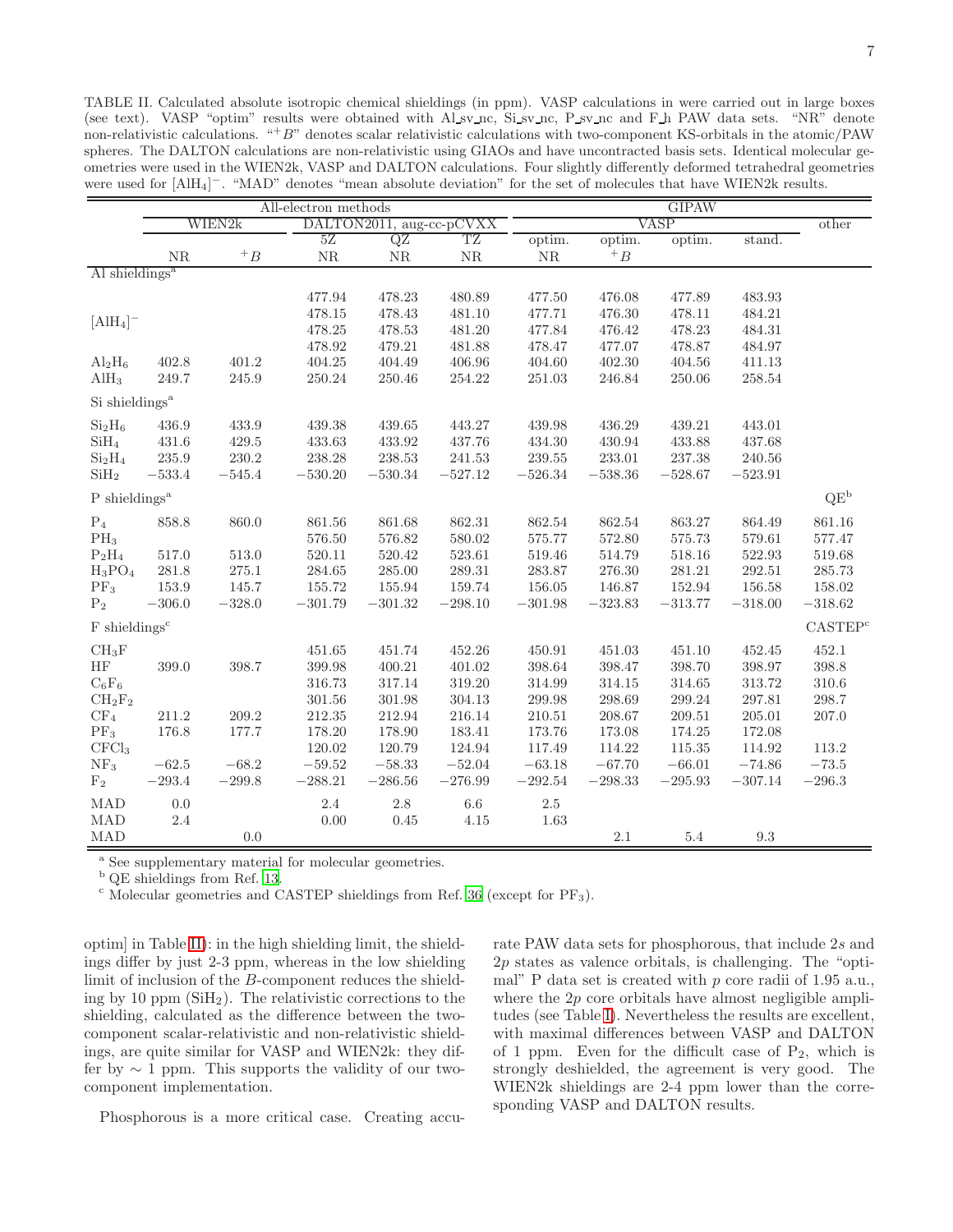Relativistic effects are increasingly more important towards the deshielded limit. For  $P_4$  relativistic effects amount to only a 0-1 ppm increase of the shielding, whereas for  $P_2$  the reduction is 22 ppm (with VASP) as well as with WIEN2k). Here again, inclusion of the small component  $(^+B)$  has a significant effect. Neglecting explicit contributions from the small component of the scalar-relativistic orbitals yields an increase of the P<sup>2</sup> shieldings of 10 ppm. Including the contributions of the small component, the VASP and WIEN2k relativistic corrections (difference between "NR" and " $B$ ") are identical to within  $\sim$  1 ppm.

The agreement between VASP ("optim.") and QE shieldings is good for high shieldings, but becomes worse towards the low shielding limit. We attribute this to the fact that in the QE calculations the  $2s$  and  $2p$  electrons were treated as part of the core. However, using the "standard" PAW data sets the VASP shieldings still significantly differ from the QE results. This illustrates to what extent the results depend on the particulars (matching radii, etc.) of the "standard" PAW data sets.

The last molecular test systems are fluorine compounds. Again agreement between VASP and DALTON is very good, but, as for the silicon compounds, discrepancies with increasing deshielding are observed. In general, VASP calculations tend to predict smaller shieldings (and stronger deshielding), with differences of up to 4 ppm for  $PF_3$ ,  $CFCl_3$ ,  $NF_3$  and  $F_2$ . Here, carefully scrutinizing the convergence of the DALTON calculations for  $F_2$  and  $NF_3$  shows that the basis set convergence using Gaussian basis sets is slow, and differences between QZ and 5Z can be as large as 1.5 ppm  $(F_2)$ . In view of this it is not unlikely that the DALTON results might still be inaccurate for these strongly deshielded cases  $(F_2)$ and  $NF_3$ , despite the use of uncontracted 5Z basis sets. It has been suggested that relaxation of the F 1s core states might play a role (see Ref. [36\)](#page-14-20), *i.e.*, the frozen core approximation in the GIPAW calculations may also explain part of the difference between the VASP and DALTON results: the close agreement between VASP (frozen core) and WIEN2k (all-electron) results for  $F_2$ and NF3, however, does not support this. In fact, calculations with WIEN2k show the F 1s contribution to be constant within the series (305.8/306.4 ppm for non-/scalarrelativistic calculations) In these calculations the F 1s state self-consistently adapts to the spherical part of the potential. Admixture of  $p$  and higher angular momentum states into the F 1s is not possible, but this should not really matter for a localized 1s core state at −48 Ry. The WIEN2k and VASP fluorine shieldings agree very well, with (NR) differences less than 1 ppm, except for PF<sup>3</sup> where the (NR) difference is a bit larger (3 ppm). Finally, agreement with the CASTEP GIPAW results of Sadoc *et al.*<sup>[36](#page-14-20)</sup> is quite good as well (our DALTON molecular quantum chemical shieldings are also very close to their Gaussian basis set results).

All in all, Table [II](#page-9-0) shows that the "optimal" VASP potentials constitute a very stringent reference for fu-

ture tests. The agreement between VASP shieldings and the Gaussian based DALTON calculations is excellent. The shieldings obtained with WIEN2k are generally a few ppm smaller than those obtained with VASP. This might relate to the numerically virtually exact basis sets close to the nucleus in the WIEN2k calculations. For strongly deshielded cases ( $SiH<sub>2</sub>$ ,  $P<sub>2</sub>$ ,  $F<sub>2</sub>$ ) the deviations between DALTON, WIEN2k, and VASP calculations are larger (up to 7 ppm). For these three cases the WIEN2k results are always the most negative ones.

For heavier elements, the treatment of the so-called semi-core states, e.g., the low-lying 2p states of Si or P becomes quite challenging. On the one hand, because of the very short bond-distances and anisotropic bonding situation in these molecules the splitting of the  $2p_x$ ,  $2p_y$ , and  $2p_z$  states may reach 10-25 mRy. On the other hand the spin-orbit splitting of these states is already more then twice as large. In the calculations presented above, spin-orbit coupling has been neglected. With WIEN2k it is possible to estimate the influence of SOC in the 2pmanifold on the NMR shieldings: it turns out to be a fairly small effect.

Scalar relativistic effects can be substantial as can be the contribution of the small-component, even for the light elements considered here. However, often they appear to increase (in size) with reduced shielding. So for calculating differences, which in practice is most important, we think they can often be safely neglected.

In general, we observe that it is more difficult to predict and converge shieldings in the deshielded limit. This is not unusual: in quantum chemical calculations, the diamagnetic contribution, which depends only on the charge density, converges rapidly. The paramagnetic contribution, which involves the Green's function and a sum over empty states, converges slower. For fluorine, the diamagnetic contribution is approximately 500 ppm (DALTON number), and only weakly dependent on the molecular composition. The paramagnetic contribution goes from approximately  $-50$  ppm for  $CH_3F$  in the shielded limit to approximately  $-800$  ppm for  $F_2$  in the deshielded limit. The latter exhibits a substantial variation with basis set size, and the variation of these contributions with the basis set size is an order of magnitude larger than the variation of the diamagnetic contribution.

We finish with a final look at the difference between standard and optimal VASP PAW potentials. For fluorine the agreement is excellent (except for the difficult strongly deshielded cases). This is not unexpected, since the same number of electrons are treated as valence. For Al(Si), the "optimal" PAW data sets give  $\sim$  7(4) ppm smaller shieldings than the standard PAW potentials. For P the optimal data sets give smaller shieldings in the high shielding limit, and higher shieldings in the deshielded limit. Since small systematic offsets matter little for comparison with experiment, standard potentials will often give the right trends. Indeed, for  $[AlH_4]^$ small deformations of the poly-anion result in very similar changes in shielding for all PAW data sets and all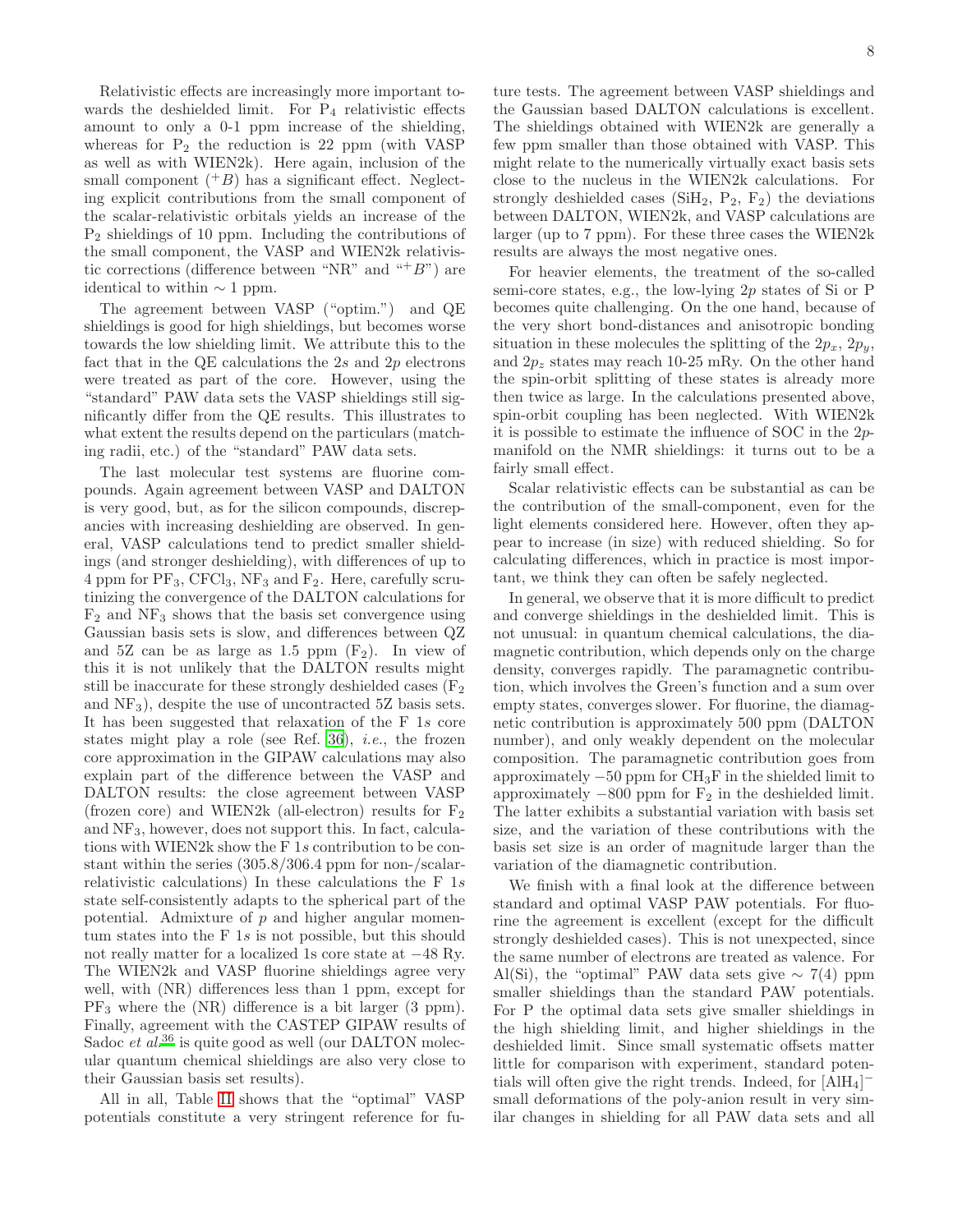



<span id="page-11-0"></span>FIG. 2. Comparison of shieldings calculated with WIEN2k and VASP with optimal (black circles) and standard (red diamonds) PAW data sets.

quantum chemical basis sets. However, in critical cases we advise to check against the optimal potentials, because occasionally the trends can be broken. This is illustrated by  $H_3PO_4$ , where the standard data set gives an overestimation of the shielding by  $\sim 10$  ppm.

### B. Solids

Table [III](#page-12-0) lists the isotropic F and O NMR shieldings and magnetic susceptibilities for a range of fluoride and oxide systems, calculated using VASP and WIEN2k. As in the case of the molecular shieldings, using the high quality "optimal" PAW data sets, the VASP and

<span id="page-11-1"></span>FIG. 3. Experimental shifts compared to calculated shieldings, for WIEN2k (black circles) and VASP (red diamonds). The lines are linear fits, with parameters according to Table [IV:](#page-13-0)black solid line corresponds to WIEN2k, dashed red line corresponds to VASP.

WIEN2k results are in very good agreement. The largest deviations occur for  $KF$ ,  $GaF_3$  and  $SrO$ . For  $GaF_3$  this can be traced back to a difference in calculated susceptibilities. Deviations are acceptable though, especially considering the shielding range of F and O. This is illustrated in Fig. [2,](#page-11-0) by means of a plot of VASP shieldings versus shieldings obtained with WIEN2k.

Figure [2](#page-11-0) furthermore shows that on the scale of the F and O shielding range in these compounds, using "standard" PAW data sets does not affect the results appreciably, except for the Ba and Cs compounds. For some of the other compounds there appear even to be slight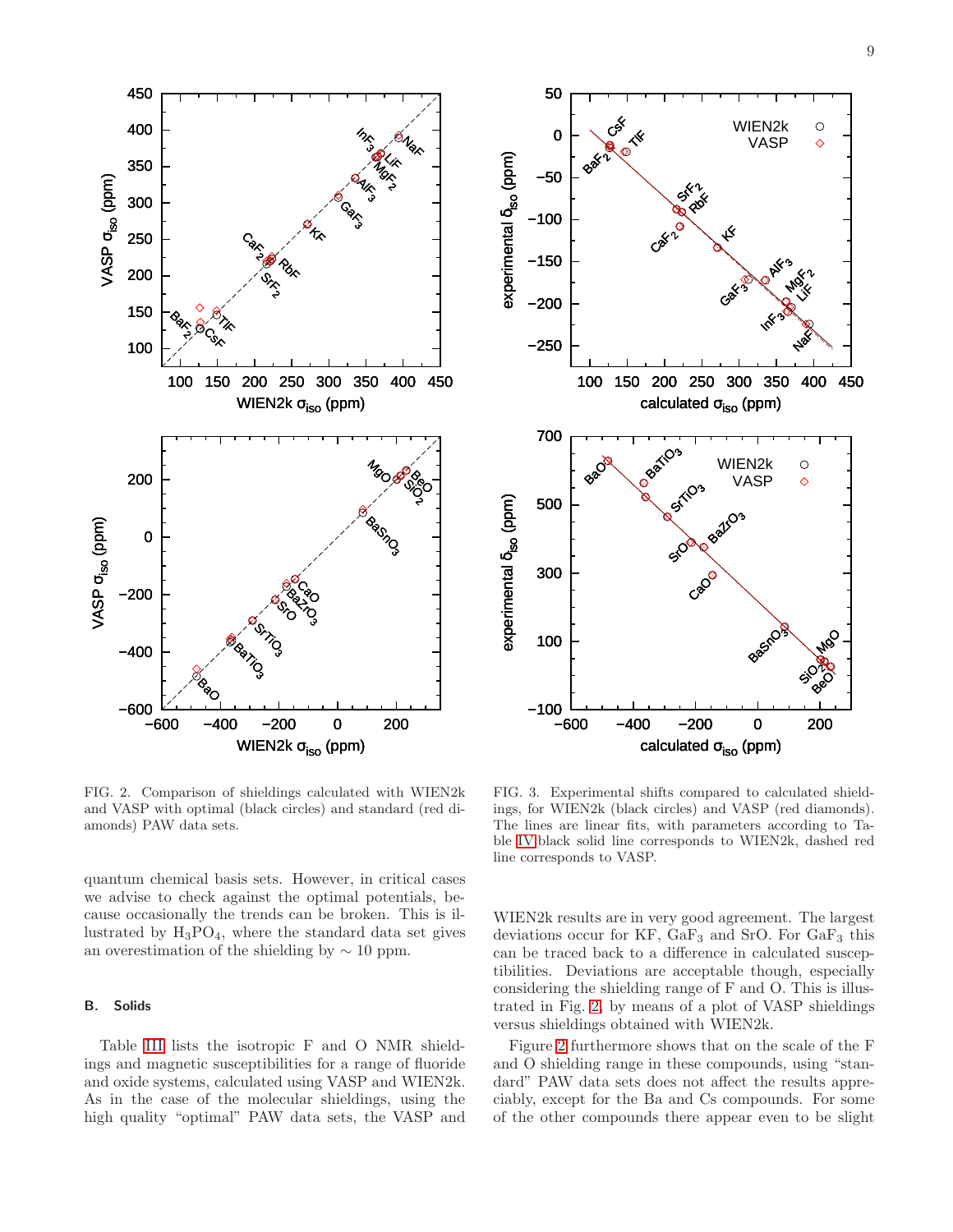<span id="page-12-0"></span>TABLE III. Calculated isotropic F and O NMR shieldings  $\sigma_{\text{iso}}$  (in ppm), calculated magnetic susceptibilities  $\chi_{\text{m}}$  (in 10<sup>-6</sup> cm<sup>3</sup> mol<sup>-1</sup>) and experimental chemical shifts δ<sub>iso</sub> (in ppm). GIPAW F and O shieldings calculated with other codes (column "other GIPAW") were taken from Ref. [36](#page-14-20) and Refs. [37](#page-14-21) and [38](#page-14-22), respectively. Susceptibilities are per mole f.u. Ex-perimental susceptibilities are from Refs. [39](#page-14-23)-42. Structures are from Ref. [36](#page-14-20) and the inorganic crystal structure database.<sup>[11](#page-14-25)[,43](#page-14-26)</sup> All calculations are scalar relativistic with, inside the atomic spheres, one (VASP) and two (WIEN2k) component KS orbitals. VASP numbers calculated with 900 eV (700 eV) kinetic energy cutoff in column optim. (standard). "MAD" denotes "mean absolute deviation".

|                            |           |           | $\sigma_{\rm iso}$ | $\delta_{\rm iso}$ |                   |         | $\chi_{\rm m}$ |          |         |
|----------------------------|-----------|-----------|--------------------|--------------------|-------------------|---------|----------------|----------|---------|
|                            | WIEN2k    |           | VASP               | other              | expt.             | WIEN2k  |                | VASP     | expt.   |
|                            |           | optim.    | standard           | <b>GIPAW</b>       |                   |         | optim.         | standard |         |
| F shieldings               |           |           |                    |                    |                   |         |                |          |         |
| NaF                        | 393.98    | 389.21    | 392.86             | $395.8^{\rm 36}$   | $-224.2^{36}$     | $-16.0$ | $-10.9$        | $-11.6$  | $-15.6$ |
| LiF                        | 370.12    | 368.14    | 367.65             | $369.3^{36}$       | $-204.3^{36}$     | $-10.8$ | $-9.1$         | $-7.7$   | $-10.1$ |
| InF <sub>3</sub>           | 365.55    | 363.17    | 365.02             |                    | $-209.2^{44}$     | $-54.8$ | $-43.4$        | $-35.7$  |         |
| MgF <sub>2</sub>           | 362.93    | 362.59    | 362.92             | $362.7^{36}$       | $-197.3^{36}\,$   | $-23.5$ | $-24.1$        | $-38.8$  | $-22.7$ |
| $\alpha$ -AlF <sub>3</sub> | 335.32    | 334.06    | 334.51             |                    | $-172.0^{45}$     | $-30.1$ | $-28.3$        | $-24.9$  | $-13.9$ |
| $GaF_3$                    | 312.51    | 307.23    | 310.63             |                    | $-171.2^{44}$     | $-42.6$ | $-29.5$        | $-28.2$  |         |
| KF                         | 271.08    | 270.41    | 271.27             | $268.1^{36}$       | $-133.3^{36}$     | $-23.4$ | $-25.1$        | $-23.2$  | $-23.6$ |
| RbF                        | 223.34    | 223.07    | 226.54             | $221.3^{36}$       | $-90.9^{36}$      | $-31.6$ | $-31.0$        | $-34.0$  | $-31.9$ |
| CaF <sub>2</sub>           | 220.72    | 219.99    | 220.02             | $220.0^{36}$       | $-108.0^{36}$     | $-25.8$ | $-26.7$        | $-22.7$  | $-28$   |
| SrF <sub>2</sub>           | 216.17    | 216.05    | 220.17             | $215.3^{36}$       | $-87.5^{36}$      | $-34.4$ | $-33.6$        | $-34.6$  | $-37.2$ |
| TlF                        | 148.92    | 146.10    | 152.06             |                    | $-19.1^{46}$      | $-50.7$ | $-30.6$        | $-42.8$  | $-44.4$ |
| CsF                        | 127.01    | 126.94    | 136.24             | $136.3^{36}$       | $-11.2^{36}$      | $-44.3$ | $-40.9$        | $-44.9$  | $-44.5$ |
| BaF <sub>2</sub>           | 126.05    | 128.19    | 156.10             | $151.9^{36}$       | $-14.3^{36}$      | $-44.8$ | $-42.2$        | $-51.7$  | $-51$   |
| MAD(F)                     | 0.00      | 1.76      | 4.41               | 5.0                |                   | 0.0     | 4.9            | 6.4      |         |
| O shieldings               |           |           |                    |                    |                   |         |                |          |         |
| <b>BeO</b>                 | 234.17    | 232.59    | 231.44             | $232.2^{37}$       | 26.47             | $-12.6$ | $-11.2$        | $-10.8$  | $-11.9$ |
| SiO <sub>2</sub>           | 214.21    | 213.83    | 213.95             |                    | 41. <sup>48</sup> | $-24.3$ | $-24.9$        | $-23.7$  | $-28.6$ |
| MgO                        | 201.77    | 200.25    | 200.82             | $198.0^{37}$       | 47.47             | $-15.8$ | $-18.3$        | $-15.8$  | $-10.2$ |
| BaSnO <sub>3</sub>         | 86.08     | 85.09     | 96.61              | $98.0^{37}$        | 143.37            | $-73.1$ | $-61.5$        | $-70.4$  |         |
| CaO                        | $-145.56$ | $-146.05$ | $-145.30$          | $-156.6^{38}\,$    | 294.38            | $-11.4$ | $-13.4$        | $-15.7$  | $-15.0$ |
| BaZrO <sub>3</sub>         | $-174.74$ | $-171.75$ | $-160.04$          | $-172.8^{37}$      | 376.49            | $-39.3$ | $-39.6$        | $-62.9$  |         |
| SrO                        | $-213.16$ | $-218.29$ | $-215.53$          | $-205.2^{37}$      | 390.47            | $-16.5$ | $-17.6$        | $-22.4$  | $-35$   |
| SrTiO <sub>3</sub>         | $-290.61$ | $-289.75$ | $-289.14$          | $-287.3^{37}$      | $465.^{49}$       | $-10.0$ | $-9.8$         | $-36.5$  | $-18.6$ |
|                            | $-361.06$ | $-359.49$ | $-348.40$          | $-347.4^{37}$      | 523.37            | $-12.4$ | $-11.0$        | $-48.4$  |         |
| BaTiO <sub>3</sub>         | $-366.80$ | $-365.20$ | $-353.43$          | $-357.9^{37}$      | 564.37            |         |                |          |         |
| <b>BaO</b>                 | $-481.43$ | $-483.71$ | $-458.46$          | $-444.3^{37}$      | $629.^{47}$       | $-17.3$ | $-18.4$        | $-30.7$  | $-29.1$ |
| MAD(O)                     | 0.00      | 1.76      | 7.48               | 10.2               |                   | 0.0     | 2.2            | 11.5     |         |

improvements (e.g. for NaF). All Cs and Ba data sets have unfrozen 5s and 5p semi-core states, i.e. the shallow core states are allowed to be polarized in the crystal field. This, apparently, is not sufficient to get accurate shieldings. The standard Ba data set has PAW matching radii of 2.8 (2.7) Bohr for the  $s(p)$  channel, with 2 projectors per channel. The "optimal" set has much smaller radii of 1.3-1.4 (2.2), and norm-conserving pseudo partial waves for the  $p$  channel. Evidently this substantially reduces inaccuracies due to incompleteness in the PAW sphere, which results in more accurate current densities that are "felt" in the induced field at the neighboring nuclei. With the "optimal" data sets, agreement with WIEN2k is very good.

In general the magnetic susceptibilities obtained with VASP using the "optimal" PAW data sets are in fair agreement with the susceptibilities obtained with WIEN2k, with some exceptions for compounds with

heavier nuclei (TlF being the most dramatic). The susceptibilities calculated using the "standard" PAW data sets in many cases are in quite poor agreement with the all-electron WIEN2k results (e.g.  $SrTiO<sub>3</sub>$  and  $BaZrO<sub>3</sub>$ ). This makes sense, as the YPM expression for the magnetic susceptibility lacks one-centre corrections (Eqs. 47 and 48 of Ref. [4](#page-13-4)), and is expected to become more accurate when PAW data sets become harder (smaller core radii and/or norm-conserving). Shieldings calculated discarding the susceptibility contribution of Eq. [12](#page-4-10) are listed as supplementary material.

In Fig. [3](#page-11-1) we compare WIEN2k and VASP shieldings ("optimal" PAW data sets) to chemical shifts from experiment. A fit is done, according to:

<span id="page-12-1"></span>
$$
\delta_{\text{iso}}^{\text{exp}} = \sigma_{\text{ref}} - m\sigma_{\text{iso}}^{\text{calc}} \,. \tag{35}
$$

Fit results are in Table [IV.](#page-13-0) Note that the Ca compounds are well besides the fitted straight lines. Indeed, it is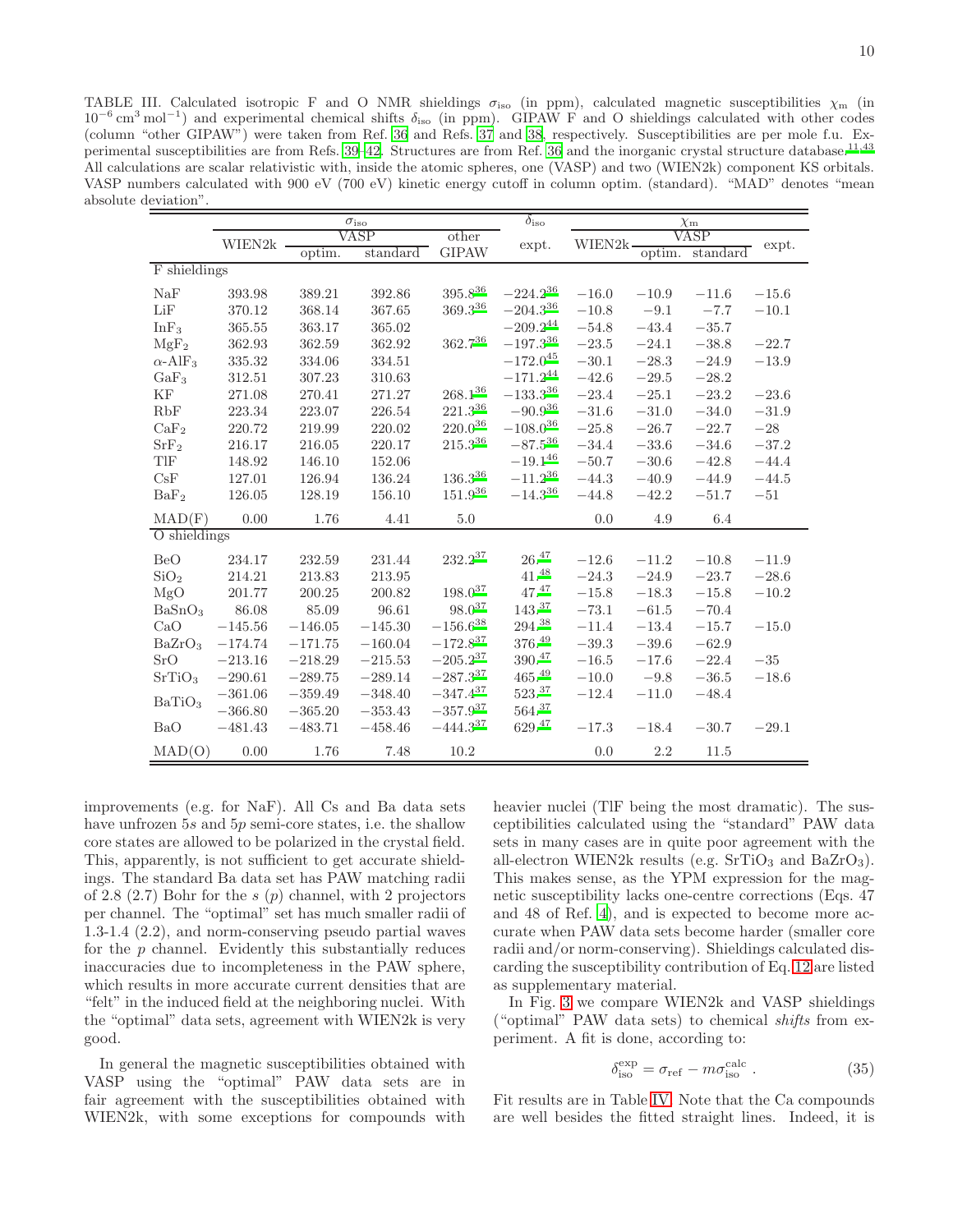TABLE IV. Fit parameters according to Eq. [35](#page-12-1) with standard errors in brackets and Pearson correlation coefficient r.

<span id="page-13-0"></span>

|                                           | $\sigma_{\rm ref}$ | m                                                                                                                          | r |
|-------------------------------------------|--------------------|----------------------------------------------------------------------------------------------------------------------------|---|
| fluorides                                 |                    |                                                                                                                            |   |
| WIEN2k<br>VASP (optim)<br>VASP (standard) |                    | $86.47(7.08) -0.7964(0.0250) -0.9946$<br>$87.76(7.22) -0.8056(0.0257) -0.9945$<br>$101.64(9.54) -0.8429(0.0337) -0.9914$   |   |
| oxides                                    |                    |                                                                                                                            |   |
| WIEN2k<br>VASP (optim)<br>VASP (standard) |                    | $217.23(6.77) -0.8546(0.0247) -0.9963$<br>$216.67(7.00) -0.8558(0.0256) -0.9960$<br>$220.65(7.79) -0.8724(0.0292) -0.9950$ |   |

known that the empty Ca 3d-states are too close to the valence band maximum in DFT, resulting in a deviation of the O shift.[38](#page-14-22)

The fit of Eq. [35](#page-12-1) relates the calculated shieldings to chemical shifts from experiment. Table IV shows that the slope m amd reference shielding  $\sigma_{ref}$  from VASP calculations with optimal PAW data sets and as obtained with WIEN2k are in excellent agreement.

### <span id="page-13-7"></span>V. CONCLUSIONS

In the calculation of NMR shieldings for the molecular systems considered in this paper we have pushed the convergence of the results of the DALTON (Gaussian basis set), WIEN2k (APW+lo), and VASP (GIPAW) calculations with respect to their basis sets as far as practicably possible. If this is done, generally excellent agreement can be obtained for very different codes and implementations. Specifically, for Si, Al and P agreement of GI-PAW calculations (VASP) with the all-electron Gaussian basis set results (DALTON) is excellent, with inaccuracies of several ppm in the extreme deshielded limit for SiH2. For F, in the deshielded range, differences of up to 4 ppm occur, but in this case the DALTON calculations are probably still not fully converged with respect to the basis set size, and the VASP results are validated by the comparison to WIEN2k. Generally, the all-electron APW+lo WIEN2k shieldings agree very well with those obtained from DALTON and VASP calculations, although the WIEN2k shieldings are consistently slightly lower than the DALTON (and most of the VASP) results. This might be due to the superior quality of the APW+lo basis sets of WIEN2k close to the nuclei.

Scalar relativistic effects, even for light nuclei, can be substantial. They increase towards the deshielded limit, where inclusion of the small-component of the wave function can considerably affect the shielding.

In general, the agreement between VASP and WIEN2k shieldings is very good for the molecular and the solid state systems considered here. We consider this to be a validation of our norm-conserving and hard GW PAW data sets. Completeness of the projector functions/partial waves inside the PAW spheres is crucially important, not only for the elements for which the shielding is calculated, but for other atomic constituents as well: This is especially true for Cs and Ba, that have very shallow semi-core states. Large matching radii in the pseudization of Cs and Ba (as regularly used) yield wrong oxygen and fluorine shifts. Reducing these radii and the use of norm-conserving partial waves yields a more accurate description of the current density already on the plane wave grid, i.e., the results are less affected by undercompleteness of the PAW one-center basis. This, however, generally comes at the price of an increase in the cutoff energy of the plane wave basis set. Standard VASP PAW data sets, although being less accurate, describe trends and chemical differences quite well. Hence, they can be used in shielding calculations, although for small differences double checks with more accurate PAW data sets are in order. In general, it is more difficult to predict and converge shieldings in the deshielded limit, where the paramagnetic contribution, that involves the Green's function, is larger.

Harder data sets give, in general, better values for the susceptibilities, since one-centre corrections are presently missing for the susceptibilities. In most cases reasonable susceptibilities can often be obtained with standard data sets already, and the contribution of the susceptibility to the shielding is, in general, modest anyway. This is crucial, since our, as well as other implementations use only one-centre corrections for the current density.

### SUPPLEMENTARY MATERIAL

See supplementary material for the structure of the Al, Si and P containing molecules and solid state shieldings calculated without the  $G = 0$  contribution.

### ACKNOWLEDGMENTS

We thank Dr. F. M. Vasconcelos for useful discussions. The work was partly supported by the Austrian Science Fund (FWF) within the Spezialforschungsbereich Vienna Computational Materials Laboratory (SFB Vi-CoM, F41). The work of GAW is part of the research programme of the "Stichting voor Fundamenteel Onderzoek der Materie (FOM)", which is financially supported by the "Nederlandse Organisatie voor Wetenschappelijk Onderzoek (NWO)".

- <span id="page-13-1"></span><sup>1</sup>T. Helgaker, M. Jaszuński, and K. Ruud, Chem. Rev.  $99, 293$ (1999).
- <span id="page-13-2"></span><sup>2</sup>F. Mauri, B. G. Pfrommer, and S. G. Louie, Phys. Rev. Lett. 77, 5300 (1996).
- <span id="page-13-3"></span><sup>3</sup>C. J. Pickard and F. Mauri, Phys. Rev. B 63, 245101 (2001).
- <span id="page-13-4"></span> $^{4}$  J. R. Yates, C. J. Pickard and F. Mauri, Phys. Rev. B  $\bf{76}, 024401$ (2007).
- <span id="page-13-5"></span> ${}^{5}P.$  E. Blöchl, Phys. Rev. B 50, 17953 (1994).
- <span id="page-13-6"></span><sup>6</sup>R. Ditchfield, Mol. Phys. 27, 789 (1974).